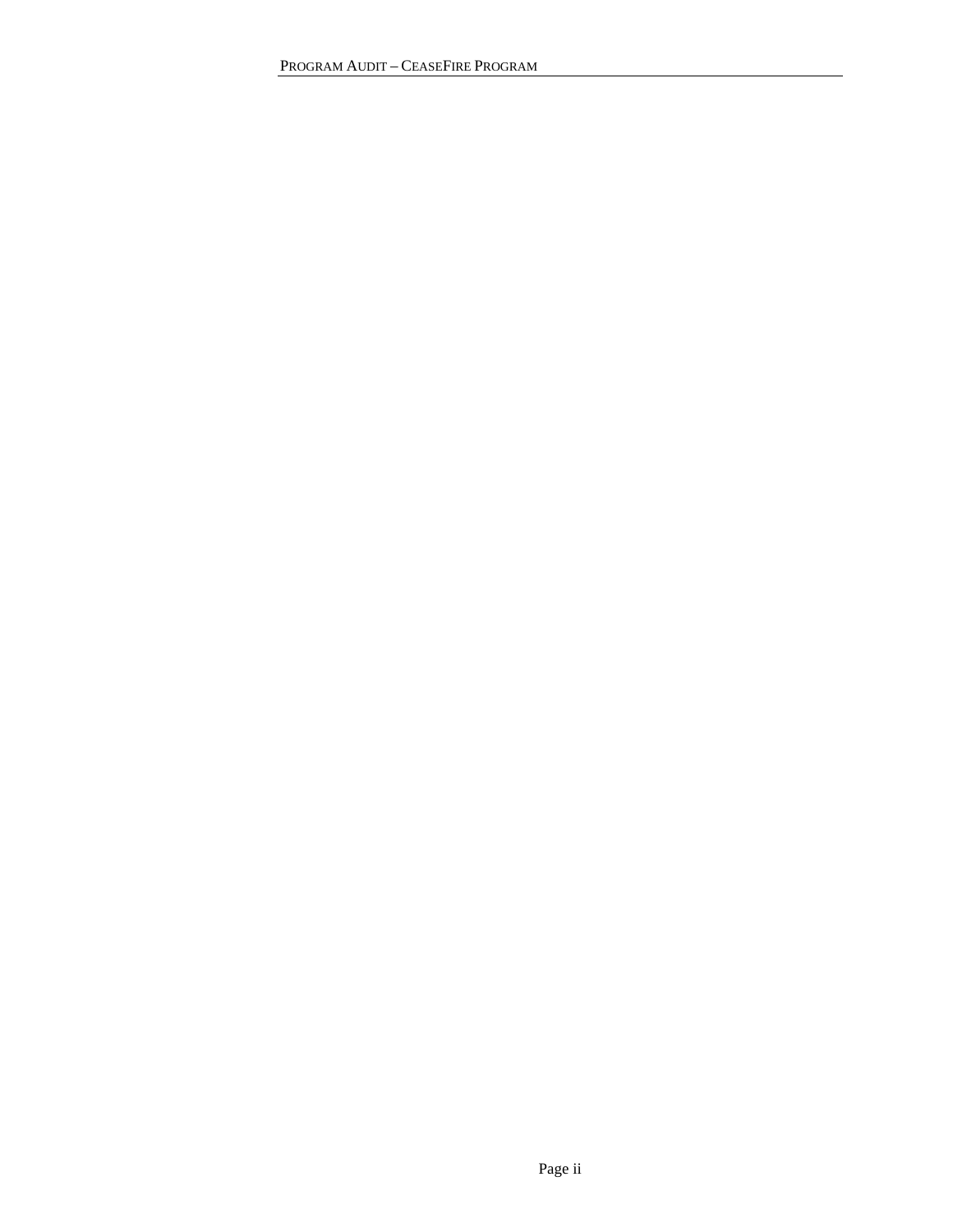## **REPORT CONCLUSIONS**

 The Chicago Project for Violence Prevention (Chicago Project) was formed in 1995 as a strategic public health initiative to support accelerated community-based and citywide violence prevention. Housed within the School of Public Health at the University of Illinois at Chicago (UIC), the Chicago Project is supported by private foundation grants and with local, State, and federal funds. CeaseFire is a major program operated by the Chicago Project and is designed to combat violence within the community.

#### **FUNDING SOURCE**

 In State fiscal years 2004 through 2006, the Chicago Project and its community partners **received \$16.2 million** from a variety of sources to operate the CeaseFire program and fund other Chicago Project activities. The State of Illinois provided the largest amount

| <b>CHICAGO</b><br><b>PROJECT/CEASEFIRE</b><br><b>REVENUES</b><br>State FY04-FY06 |              |  |  |  |
|----------------------------------------------------------------------------------|--------------|--|--|--|
| Source<br>Amount                                                                 |              |  |  |  |
| State                                                                            | \$11,069,600 |  |  |  |
| Foundation                                                                       | 2,985,505    |  |  |  |
| Federal                                                                          | 1,782,249    |  |  |  |
| County                                                                           | 324,640      |  |  |  |
| Total                                                                            | \$16,161,994 |  |  |  |
| Source: OAG summary.                                                             |              |  |  |  |

of funding, \$11.1 million, followed by private foundations at \$3 million, federal monies totaling \$1.8 million and Cook County with \$325,000 in funding. See inset for source of funds.

 During the same period, Chicago Project funding agreements proposed to use: 39 percent of the budgeted CeaseFire funds (\$6.4 million) for subcontracts with community partners; 30 percent (\$4.9 million) for salaries and benefits for Chicago Project staff; 15 percent (\$2.4 million) for salaries and benefits of its own outreach staff to support community sites; and 3 percent (\$414,564) for public education materials. The remaining funds were budgeted for seven other line item purposes such as equipment and supplies. Our testing found that some of the funds did not go for the stipulated purposes.

#### **State Funding**

While some State agencies provided funding to the Chicago Project as far back as 1999, the State of Illinois became the major funding source for the Chicago Project and CeaseFire program during the FY04 through FY06 time period.

 State of Illinois agencies provided **\$10.8 million directly to** UIC for CeaseFire activities between FY04 and FY06. Funding agencies and funding amounts were: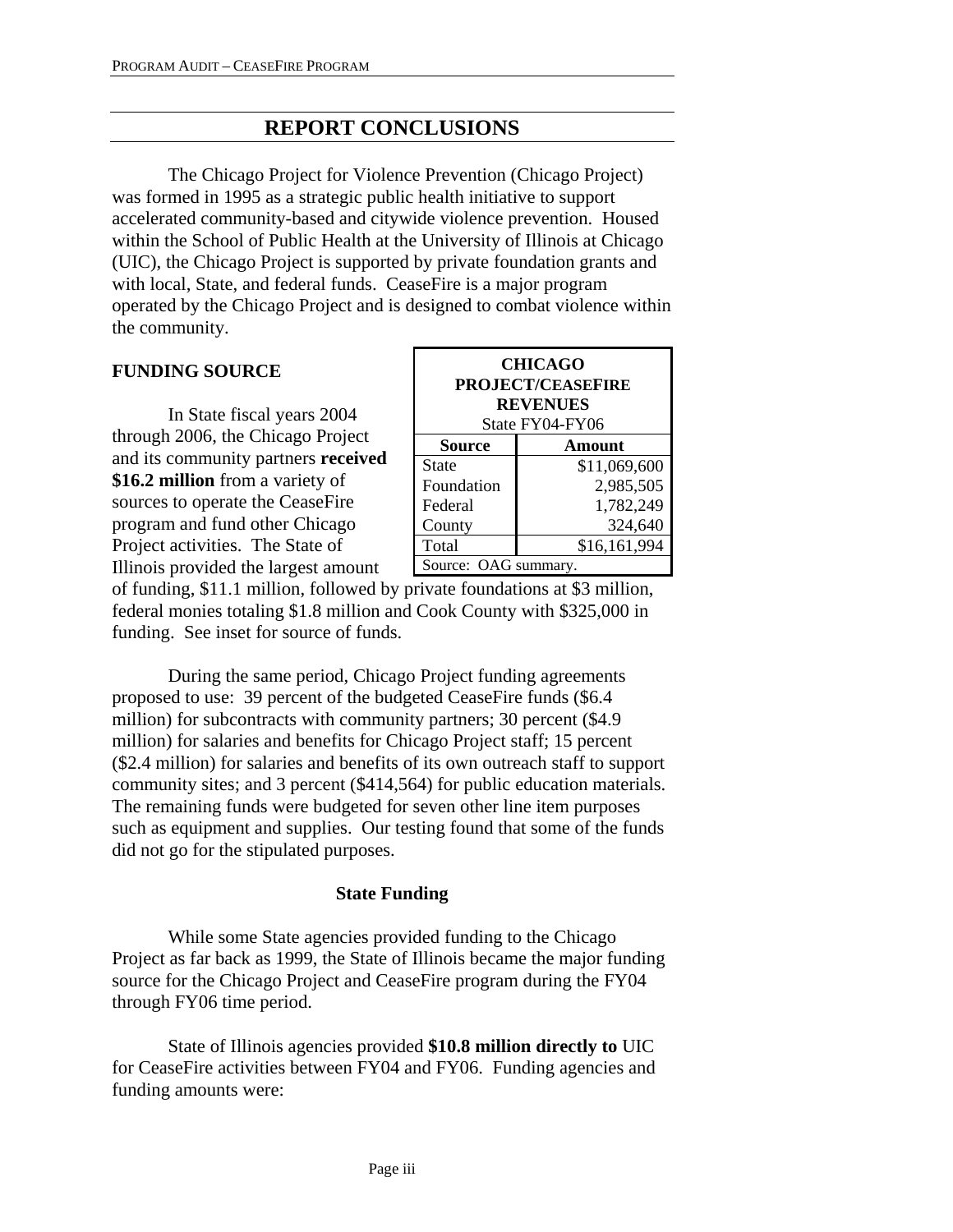- Department of Corrections (DOC) \$6,750,000,
- Illinois State Police (ISP) \$1,500,000,
- Illinois Criminal Justice Information Authority (ICJIA) \$1,100,000,
- Department of Commerce and Economic Opportunity (DCEO) - \$750,000, and the
- Illinois Violence Prevention Authority (IVPA) \$734,600.

In addition, the Department of Human Services (DHS) provided the CeaseFire community partner in the Auburn Gresham area of Chicago with **\$200,000** in funds during FY06 specifically for CeaseFire activities. In another community, East Garfield Park, the community partner received a **\$35,000** grant from IVPA for a youth violence prevention program similar to activities conducted as part of the CeaseFire program. These payments went **directly to these not-for-profit community partners** and did not filter through UIC and the Chicago Project.

Generally, there has been a shift in how the funding was directed for CeaseFire – from paying for administrative costs in FY04 to providing funds for specific CeaseFire communities in FY06. Our examination of budgeted purposes in the State funding agreements in effect during the audit period showed:

- Most State funding during the audit period for CeaseFire was to go for community expenses – outreach workers and related costs as well as subcontracts with community partners.
	- 72 percent (\$7.8 million) of the \$10.8 million in **direct funding to UIC** was budgeted for community activity.
	- 18 percent in State funding (\$2.0 million) was for salaries and fringe benefits for staff of the Chicago Project.

Regarding State funding, our examination of documentation at the Chicago Project and State contracts on file at the Comptroller found numerous weaknesses that included:

- In FY06, the Department of Corrections provided funding for CeaseFire **outside the payments terms** of the agreement. DOC never received adequate documentation that disbursements had been made by CeaseFire to all the specific communities in the funding agreement.
	- The Chicago Project was either not passing funding on to community partners in a timely manner or the community partners were not expending much of the funding allocated to their communities. The contract with DOC required proof that the initial half of the funding to each community by UIC (generally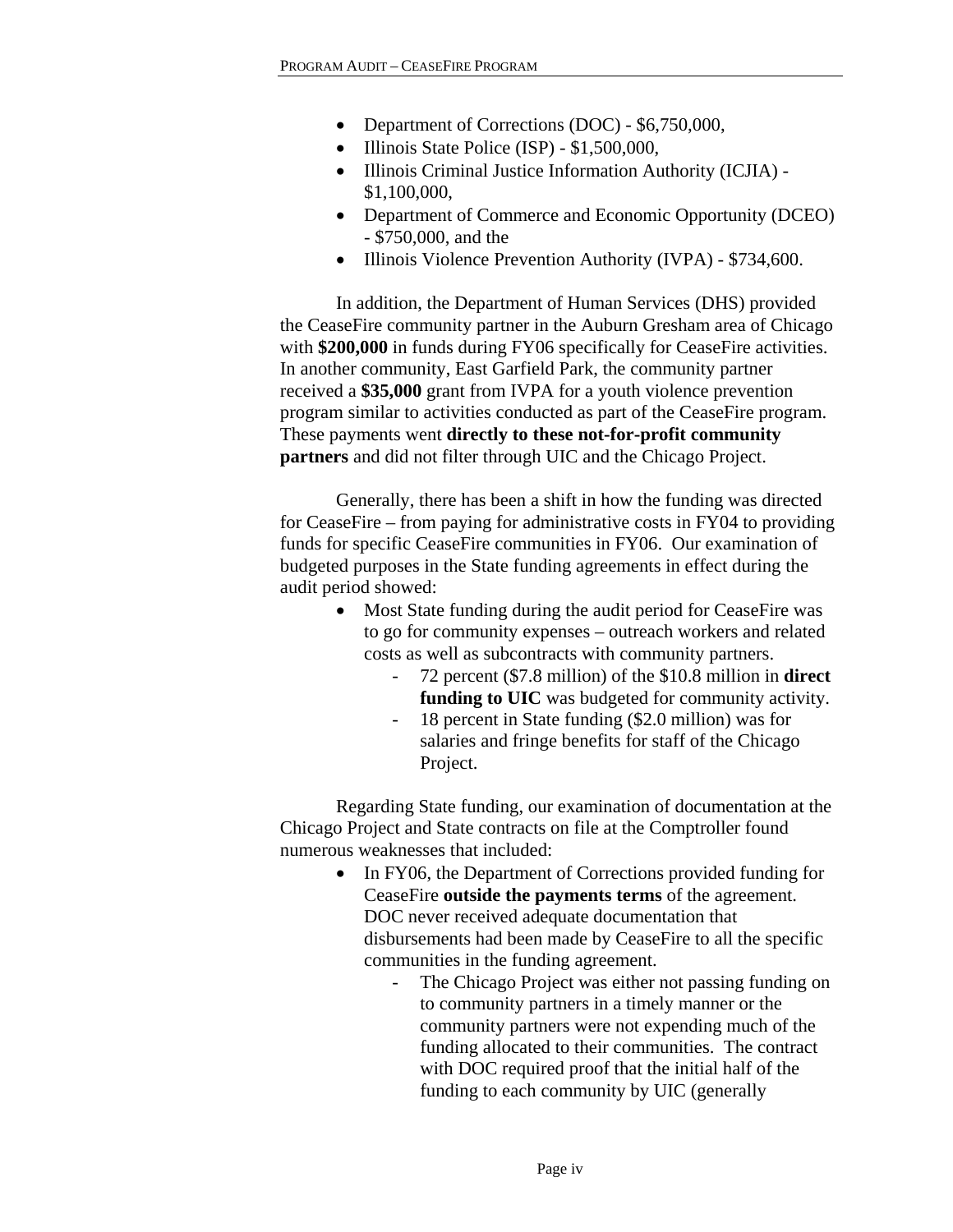\$125,000) had been expended prior to DOC forwarding the second half of the appropriated funds to UIC. Only **27 percent** (4 of 15) of the communities had provided the Chicago Project with requests for reimbursement equaling at least half of the monies provided for in the State contract – though there were only **30 days left** in the contract period – yet DOC paid the second half of the contract; and

- UIC was required to "provide to the [I]DOC no later than 60 days from the final payment, documents indicating disbursements in accordance" with the terms for the second payment. Sixty days for delivery of this documentation should have been by September 13, 2006. However, as of March 29, 2007, 260 days after the final payment, DOC officials indicated that the final expense summary had never been received.
- During FY06, the Chicago Project charged a total of **\$365,000** in administrative fees that was **not delineated in the funding agreement** with DOC. DOC officials condoned the practice even though it was not outlined in the agreement.
- The CeaseFire budget for the FY04 DOC funding, dated May 10, 2004 – approximately  $3\frac{1}{2}$  months after work was to begin – failed to identify 18 individuals for positions that were described as "vacant" or "new hire." These positions amounted to over **\$187,000**, or 37 percent, of the total budget.
- The Illinois State Police paid monies for CeaseFire that appear to be **for services rendered prior to a contract being executed**. The contract, executed May 26, 2004, shows that the contract period was February 1, 2004 through June 30, 2004. The contract was not filed until June 23, 2004 – seven days prior to the end of the contract period.
- Illinois Criminal Justice Information Authority grant agreements with UIC were generally executed well into the performance period for the grant. In FY05, the \$600,000 grant was executed February 18,  $2005 - 4\frac{1}{2}$  months after the initiation of the grant term.
- Chicago Project use of Department of Commerce and Economic Opportunity FY04 funding differed significantly from the purposes contained in the contract between UIC and the State. Funds were not used in the budgeted amounts but were transferred to other lines.
	- Close-out documentation submitted June 15, 2005 six months after the end of the grant period – showed that the Chicago Project spent 33 percent more than budgeted for the total of personnel costs and fringe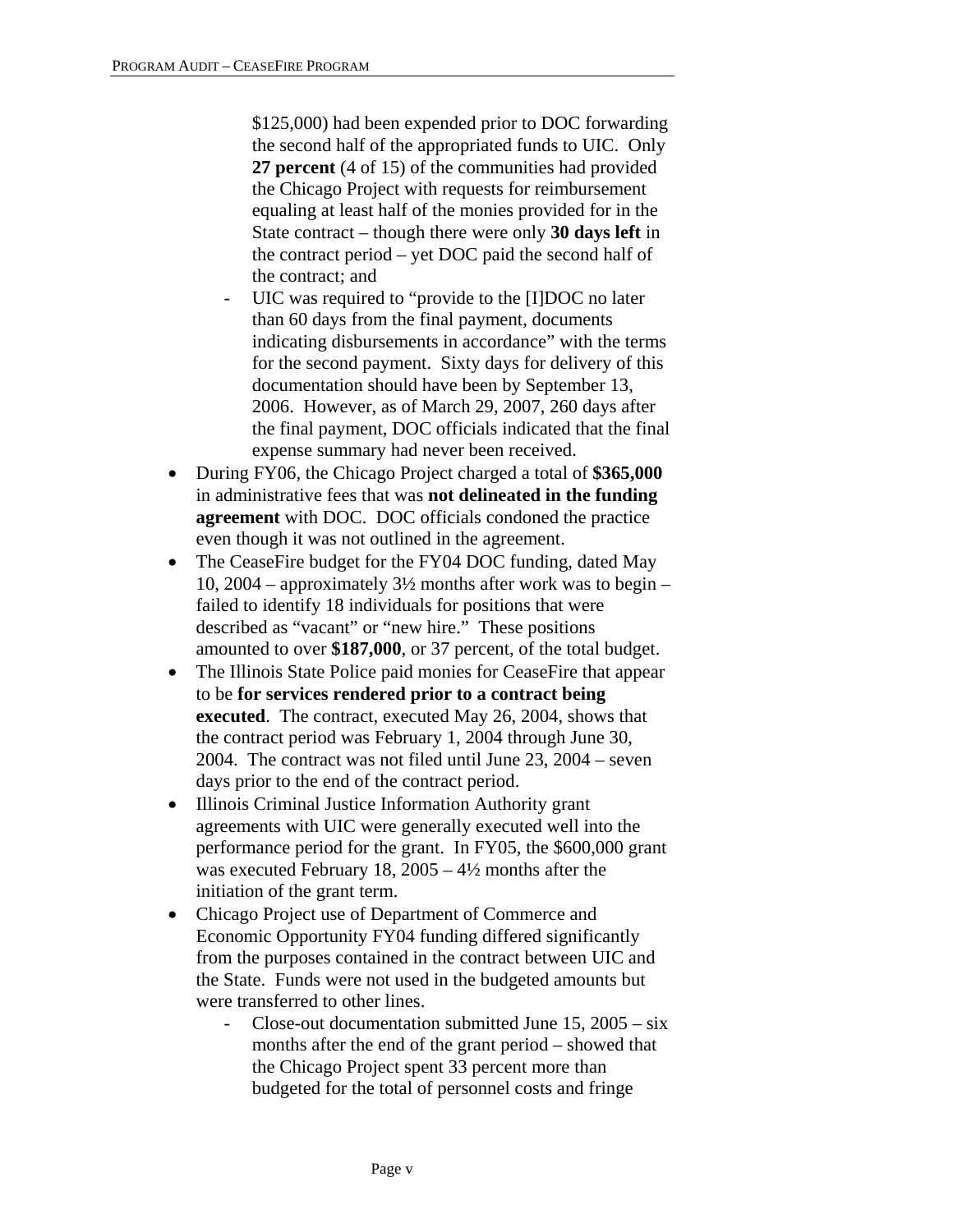benefits; spent less than 1 percent on travel; and spent none of the money provided for subcontractors. The subcontractor funding was scheduled to be used for clergy mobilization; however, the Chicago Project used it toward the increased personnel and fringe benefit line items. DCEO followed appropriate Departmental procedures by sending follow-up correspondence to the grantee to obtain submission of the close-out report; determined upon review of the received document that it contained excessive variances; and has neither accepted nor approved the close-out report as of July 17, 2007.

- The contract between UIC and DCEO required the hiring of eight outreach workers. Documentation obtained from the Chicago Project showed that fewer than eight outreach workers were on the job in the identified police beats in 4 of 12 months during calendar year 2004.
- DCEO officials indicated that while monitoring the funds distributed as member initiatives does occur, no on-site monitoring of this \$750,000 had been conducted by DCEO.
- UIC information showed that \$884,848 had been charged to the DCEO grant in their financial system - \$134,848 more than the total grant from DCEO. A UIC official indicated that the grant was overcharged and that transfers to other grants were processed during close-out. In May 2007, the official could not tell us what other grants these transfers went to. On July 27, 2007, 4 days after our exit conference, UIC officials provided information on the transfers; however the information failed to adequately clear this issue.

#### **Private Funding**

 The Chicago Project for Violence Prevention **has received, or is scheduled to receive,** substantial support - \$6.6 million – from multiple non-State sources for various costs and activities. Some of these grants provided by private sources during the period FY04 through FY06 have grant **periods that either started before or extended past** the audit period defined in Senate Resolution 686.

 For the period **specifically between** FY04 and FY06, the Chicago Project received \$3 million from 23 private sources to supplement activities of the Chicago Project and the CeaseFire program. Private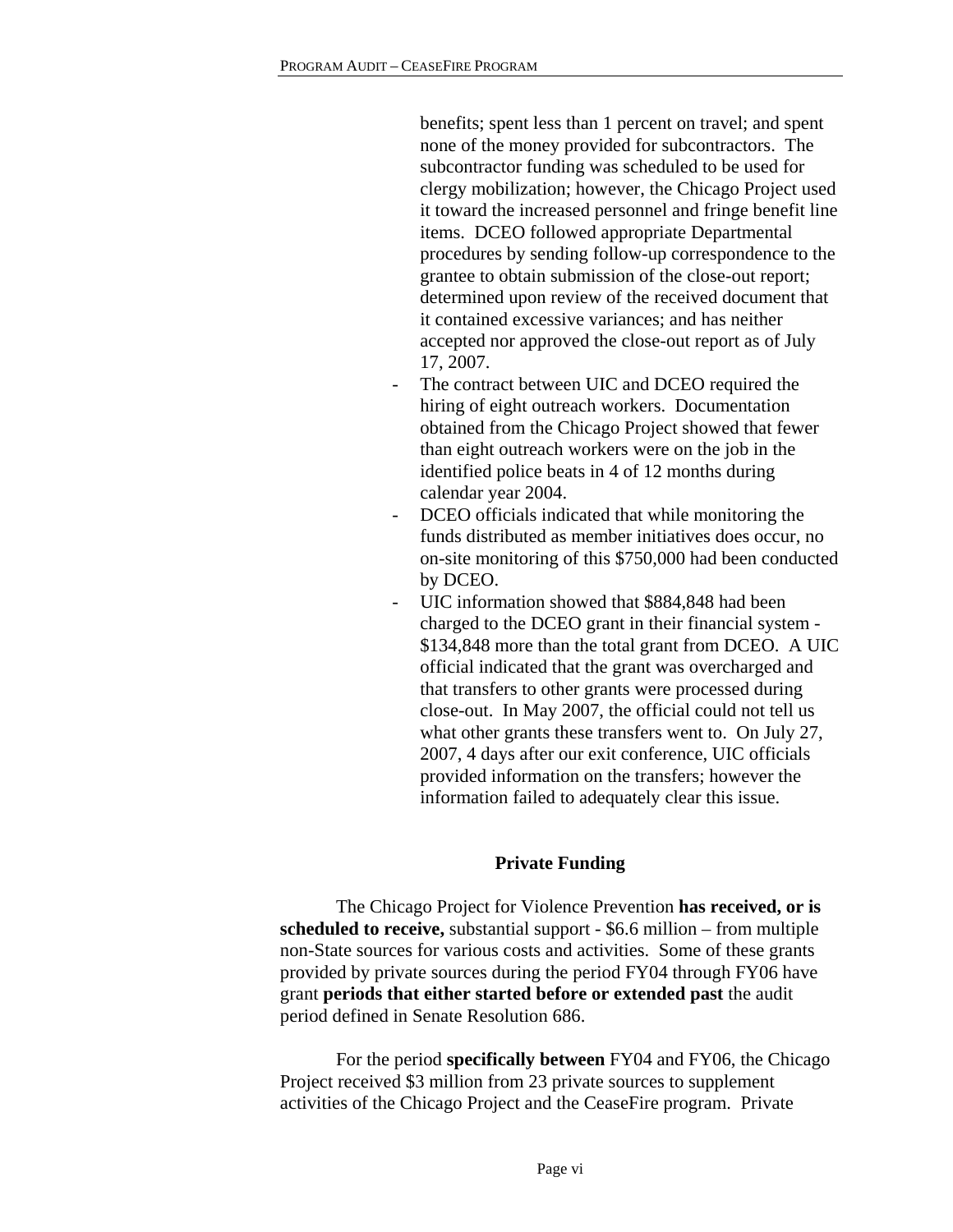funding was utilized primarily for the support of the administrative function for the Chicago Project, and to a much lesser extent, front-line community activity.

### **Federal Funding**

 During FY04 through FY06, CeaseFire received \$1.78 million in grants from the United States Department of Justice (USDOJ). The grants provided funds to: (1) support CeaseFire in the West Garfield Park, Logan Square, and West Humboldt Park neighborhoods of Chicago; (2) enhance the capacity of CeaseFire to serve other communities through additional outreach workers and violence interrupters; and (3) support core functions that are necessary to these sites.

### **Cook County Funding**

During FY04-FY06, the Chicago Project received \$324,640 from Cook County officials under five separate grant agreements. Eighty-three percent of the funds provided by Cook County to the Chicago Project was from the Local Law Enforcement Block Grant for the B.A.D.G.E. program. The programs under which funds were provided were administered by the Judicial Advisory Council and the State's Attorney's Office. County funding was mainly budgeted for salaries and fringe benefits.

### **COMMUNITY ALLOCATIONS**

 CeaseFire program communities were determined during the audit period by two sources – Chicago Project administration or individual legislators who directed funding for specific communities. Beats within the specific communities were determined by Chicago Project staff, reportedly on a data driven basis. During FY04, **Chicago Project officials determined** which Chicago communities would receive funding.

 As CeaseFire funding became designated in the State budgets in FY05 and FY06, funds for Chicago communities were included based on recommendations from State legislators. In the FY05 State budget, no individual communities were named to receive monies for CeaseFire – the Chicago communities were once again determined by Chicago Project officials in consultation with State legislators. In FY06, the State budget dictated which communities were to receive funding.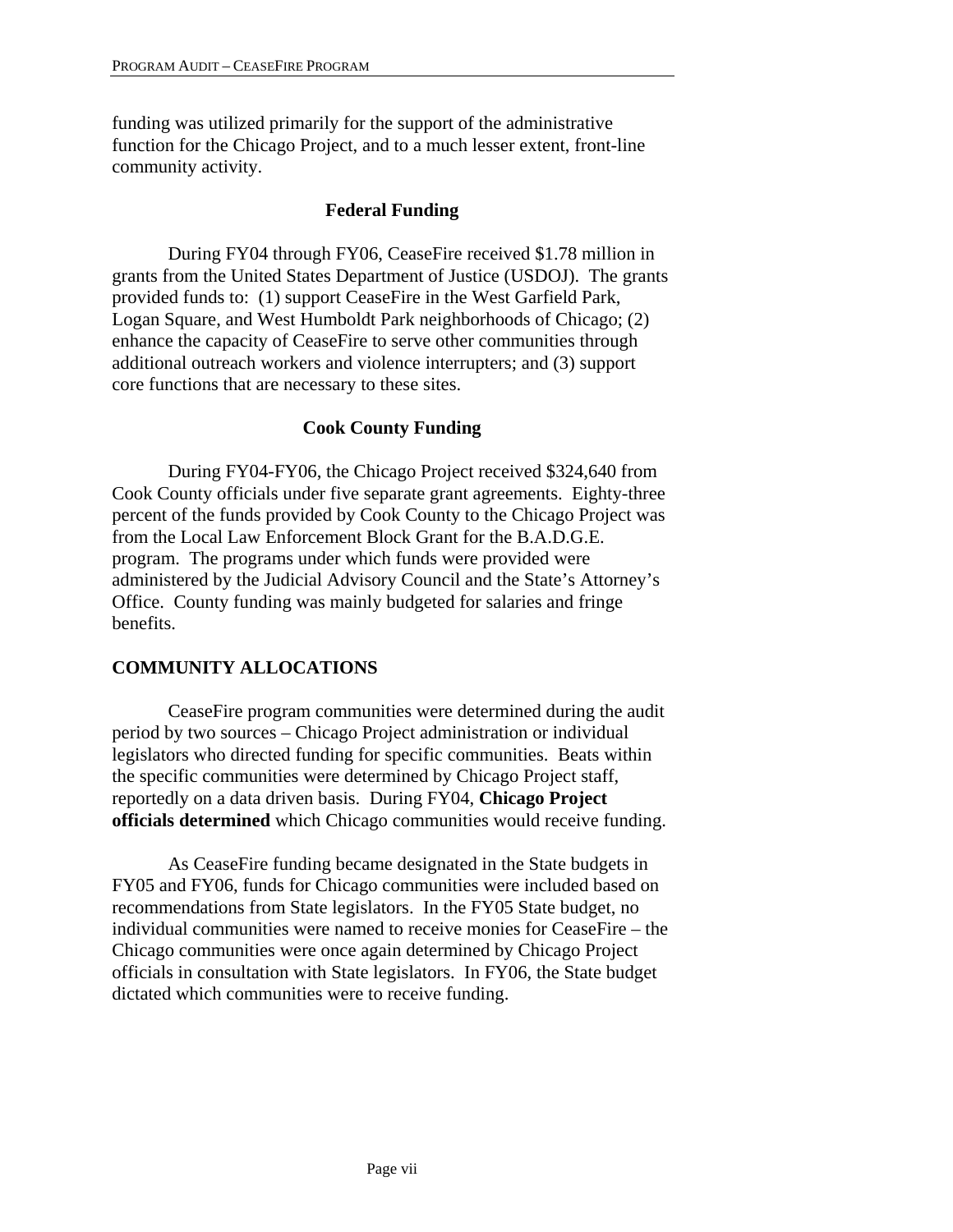#### **CEASEFIRE MONITORING**

UIC and the Chicago Project did not have an adequate system in place to ensure that contracts had been properly executed in a timely manner. As a result, community partners were allowed to initiate work without a written agreement in place.

- In 18 percent (7 of 39) of the subcontracts reviewed, the agreements were **not executed until after** the performance period for the contract had expired.
- The **39 subcontracts totaled \$5.3 million**.
- The **average** amount of time to properly execute the subcontract was **128 days** – when comparing the "performance period beginning date" with the subcontract execution date. The timeliest effort in executing a subcontract was the 21 days to execute the FY06 agreement with the Little Village community partner. It took UIC 248 days to execute the agreement with an Aurora community partner in FY06.

 The Chicago Project did not enforce provisions of the subcontractor agreements related to the hiring of outreach workers by the community partners. Contractually, community partners are required in the scope of work section to hire a specific number of outreach workers to conduct CeaseFire activities. Seventy-two percent (28 of 39) of the subcontracts with community partners contained, in the Scope of Work Statement, an indicator of how many outreach workers were required to be hired by the community partner. The subcontracts either gave a definitive, specific number of outreach workers or gave a minimum number to hire "per beat." During FY04 through FY06, the community partners only hired 69 percent (868.5 of 1267 worker-months) of the required number of staff for the duration of the contracts. Additionally, community partners had failed to hire over 398 worker-month positions during the course of the contracts. We saw no written indication that the Chicago Project enforced this provision of the subcontracts.

 The funding agreements between UIC and State funding agencies do not contain any performance measures that have to be achieved for funding provided by the State. The Chicago Project regularly reports on the decreases in shootings in CeaseFire zones in which it operates; however, it cannot measure how much of the decrease was due to CeaseFire or other activities/programs operating in the same communities. An analysis of Chicago Police Department shooting statistics showed that while shootings have decreased in CeaseFire zones, other non-CeaseFire beats sometimes had greater decreases. CeaseFire does not always operate in the most violent communities.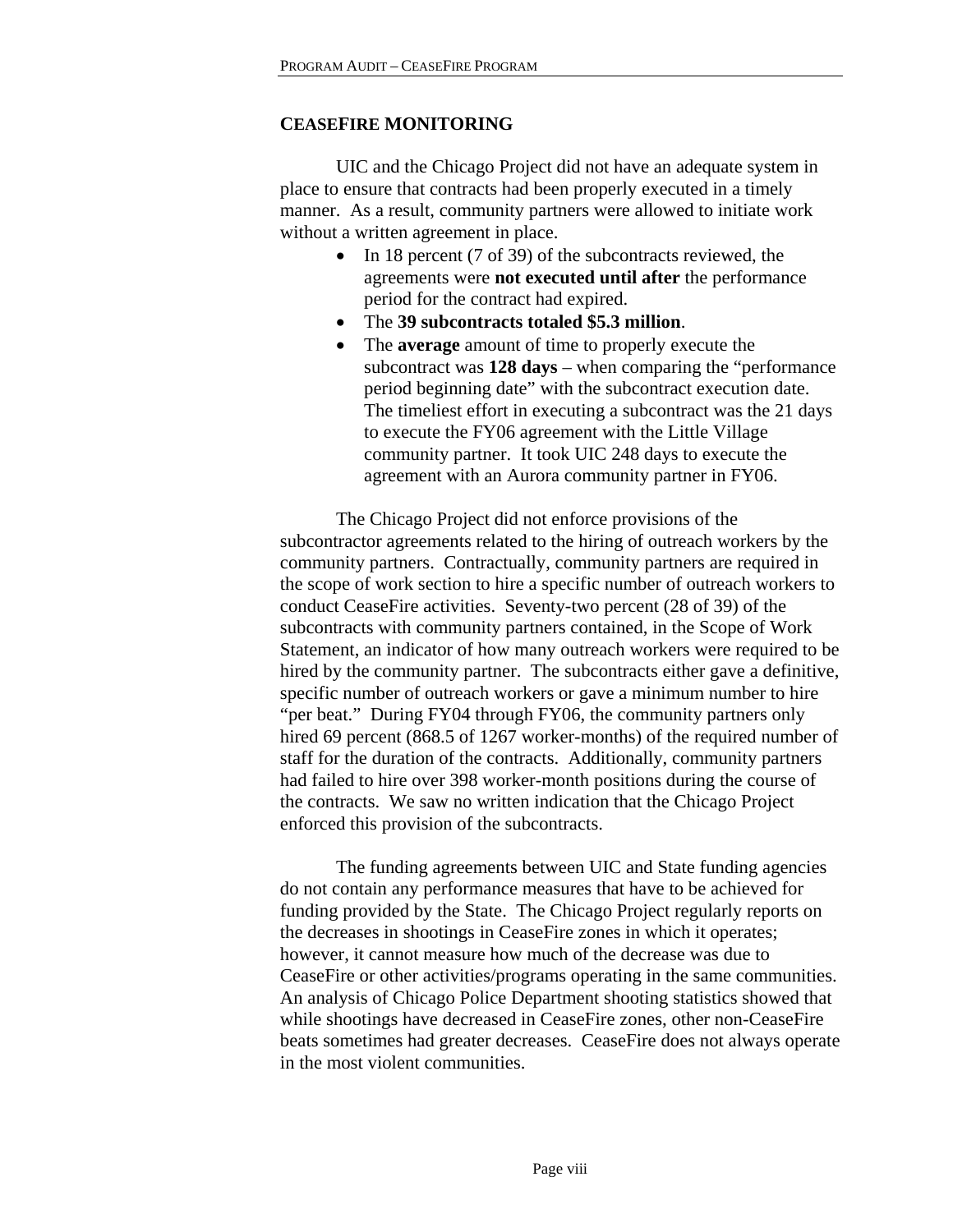Community partners submit reimbursement requests to the Chicago Project for expenses incurred as part of the CeaseFire program. Chicago Project staff review these requests and process payments, which are then made by the University of Illinois at Chicago. Our review of the expense reimbursements for 15 subcontracts showed significant weaknesses in review by Chicago Project staff. A lack of formal procedures for how to review the requests and insufficient diligence by Chicago Project staff resulted in the weakness. We questioned **\$371,534 of the \$1.9 million** paid (20 percent) under these subcontracts. Exceptions noted included:

- Undocumented Expenses \$263,999;
- Personnel Issues \$40,134;
- Expenses Outside the Contract Period \$21,861;
- Payroll Taxes/Fringe Benefit Issues \$16,024;
- Purchases at the End of the Contract Period \$14,700; and
- Other Exceptions \$14,815.

The purpose of our testing was to determine how well the Chicago Project monitored the funding reimbursed to the community partners. As such, we reviewed all the documentation available at the Chicago Project. We did not perform audit procedures on the subcontractors, nor did we seek additional documentation from the subcontractors for our exceptions. The Chicago Project should have had the necessary support prior to reimbursing the community partners.

 Community partners did not always receive the entire amount of funding provided by the General Assembly and outlined in the State budget. State funding agreements make no mention of giving the Chicago Project any discretion in utilizing funding provided by the State. During the audit period:

- The 39 community partner subcontractors received 83 percent of the named funding in State contracts from the Chicago Project.
- Over \$1.1 million was withheld by the Chicago Project, generally during FY05 and FY06, for program support expenses like the hiring of violence interrupters and core administrative functions.
- We found that the amounts withheld were not always consistent from community to community.
- There were other non-State funding sources that provided funds for similar activities, such as violence interrupter salaries and administrative functions of the Chicago Project.

 In addition to the \$1.1 million in community monies withheld for expenses paid by the Chicago Project, there was a significant total **of the**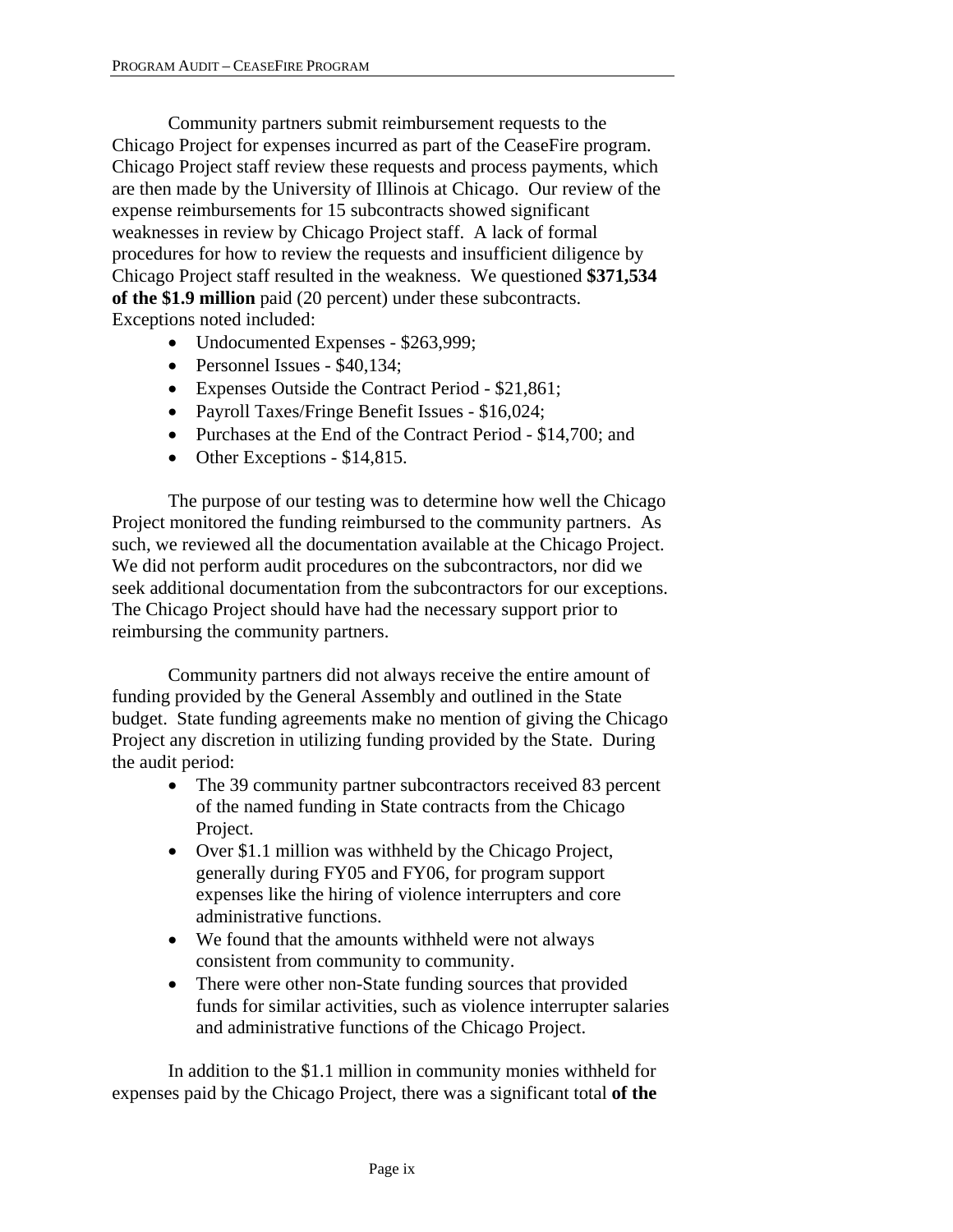**community funding remaining** that was not spent by the communities but rather for purposes determined by the Chicago Project. In our sample of 15 subcontracts, 16 percent of the total subcontract amounts during FY04 through FY06 for those selected subcontractors were not paid out by the Chicago Project. The total amounted to \$352,000. Failure to expend all State funds in the communities designated in the appropriation bill by the General Assembly, and detailed in the contract between the State and UIC, circumvents the intent of the General Assembly.

 Due to the funding mechanism used to provide funding for CeaseFire, the State would be unable to recover any unspent funds under the Grant Funds Recovery Act for the majority of State monies actually provided. If the State desires to continue funding for CeaseFire, providing those funds through a generic grant line item appropriation, along with proper monitoring by the State funding agency, would ensure the State's ability to pay for just the services it desires. (pages 1-7)

## **INTRODUCTION**

On April 6, 2006, the Illinois Senate adopted Resolution Number 686, which directed the Auditor General to conduct a program audit of funding provided by or through the State of Illinois to CeaseFire Illinois (See Appendix A for a copy of the Resolution). The Resolution directed the Auditor General to determine:

- The total amount of funding provided by or through State of Illinois sources to CeaseFire in Fiscal Years 2004, 2005, and 2006;
- The source of all funding provided to CeaseFire in those fiscal years;
- The purposes for which that funding was provided, including how decisions concerning the allocation of funding to various Chicago communities were made; and
- Whether the State agencies providing funding or CeaseFire Illinois maintain performance measures and statistics reflecting the outcomes achieved with State funding. (page 7)

## **STATE FUNDING SOURCES AND USES OF FUNDING**

 State of Illinois agencies provided **\$10.8 million directly to** the University of Illinois for CeaseFire activities between FY04 and FY06. The Illinois State Police, Department of Commerce and Economic Opportunity, Department of Corrections, Illinois Criminal Justice Information Authority, and the Illinois Violence Prevention Authority funded CeaseFire during the audit period.

**Five State agencies provided \$10.8 million directly to the University of Illinois for CeaseFire during State FY04-FY06.**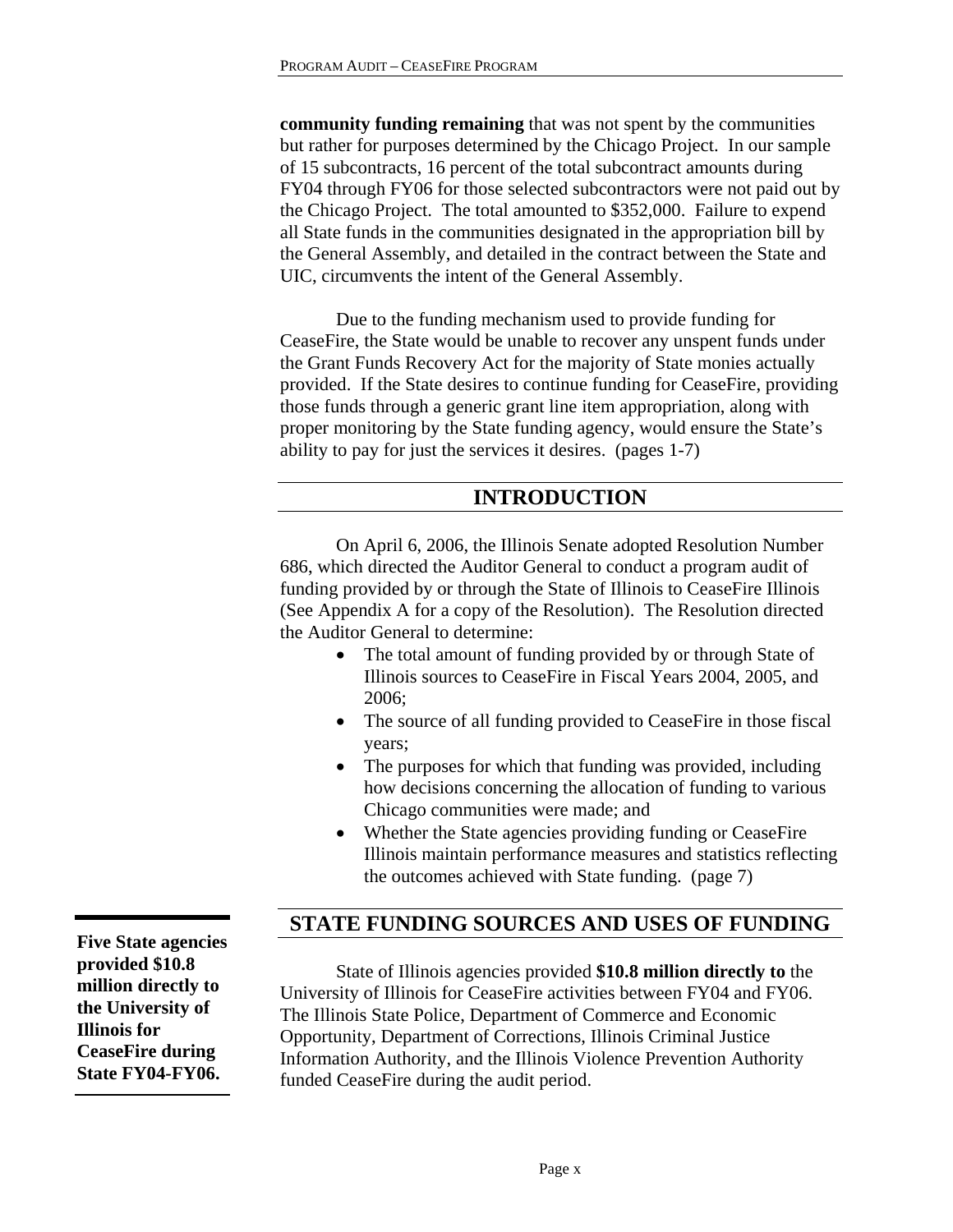The Department of Human Services provided the CeaseFire community partner in the Auburn Gresham area of Chicago with **\$200,000** in funds during FY06 specifically for CeaseFire activities. In another community, East Garfield Park, the community partner received a **\$35,000** grant from IVPA for a youth violence prevention program similar to activities conducted as part of the CeaseFire program. These payments went **directly to these not-for-profit community partners** and did not filter through UIC and the Chicago Project. Total State funding for CeaseFire, by fiscal year and agency, is presented in Digest Exhibit 1.

**Community partners received State funds directly from State agencies.** 

| Digest Exhibit 1<br><b>STATE FUNDING FOR CEASEFIRE</b>                         |              |                  |                |                    |  |  |
|--------------------------------------------------------------------------------|--------------|------------------|----------------|--------------------|--|--|
|                                                                                |              | State FY04-FY06  |                |                    |  |  |
| Agency                                                                         | <b>FY04</b>  | FY <sub>05</sub> | <b>FY06</b>    | Total <sup>1</sup> |  |  |
| <b>DOC</b>                                                                     | \$500,000.00 | \$2,600,000.00   | \$3,650,000.00 | \$6,750,000.00     |  |  |
| <b>ISP</b>                                                                     | 1,500,000.00 | 0.00             | 0.00           | 1,500,000.00       |  |  |
| <b>ICJIA</b>                                                                   | 500,000.00   | 600,000.00       | 0.00           | 1,100,000.00       |  |  |
| <b>IVPA</b>                                                                    | 135,000.00   | 317,300.00       | 317,300.00     | 769,600.00         |  |  |
| <b>DCEO</b>                                                                    | 750,000.00   | 0.00             | 0.00           | 750,000.00         |  |  |
| <b>DHS</b>                                                                     | 0.00         | 0.00             | 200,000.00     | 200,000.00         |  |  |
| Total<br>\$4,167,300.00<br>\$11,069,600.00<br>\$3,385,000.00<br>\$3,517,300.00 |              |                  |                |                    |  |  |
| Total includes \$235,000 paid directly to partners.<br>Note:                   |              |                  |                |                    |  |  |
| Source: OAG summary of State agency documentation.                             |              |                  |                |                    |  |  |

 Most State funding during the audit period for CeaseFire was budgeted for community expenses – outreach workers and related costs as well as subcontracts with community partners. Seventy-two percent (\$7.8) million) of the \$10.8 million in **direct funding to UIC** was budgeted for community activity. While State contracts indicated specific amounts for specific communities, we found that the front-line community partners seldom received the entire amount designated in the State budget.

Another 18 percent in State funding (\$2.0 million) was budgeted for salaries and fringe benefits for staff of the Chicago Project. We summarized the budgeted uses for the State funding during FY04 through FY06. This summary is presented in Digest Exhibit 2. (pages 29-31)

**\$7.8 million in State funds during State FY04-FY06 were to be used for community activity.**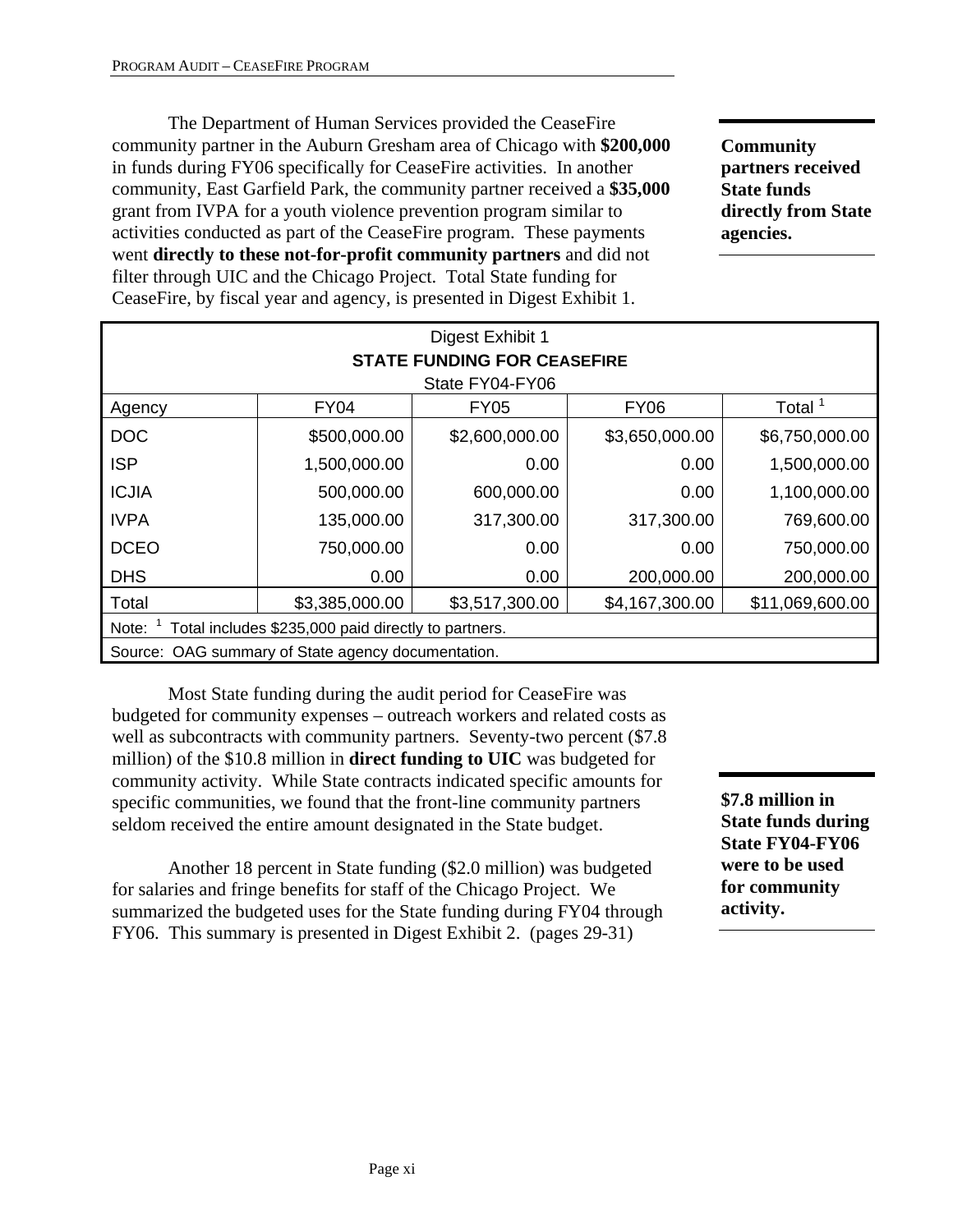| Digest Exhibit 2                                                                           |             |             |             |             |  |  |  |  |
|--------------------------------------------------------------------------------------------|-------------|-------------|-------------|-------------|--|--|--|--|
| <b>CEASEFIRE BUDGETED USES OF STATE FUNDING</b><br>State FY04-FY06                         |             |             |             |             |  |  |  |  |
| <b>FY04</b><br><b>FY06</b><br>Total<br><b>FY05</b>                                         |             |             |             |             |  |  |  |  |
| <b>Community Partners</b>                                                                  | \$1,050,350 | \$1,668,058 | \$3,650,000 | \$6,368,408 |  |  |  |  |
| <b>Community Outreach</b>                                                                  |             |             |             |             |  |  |  |  |
| Salaries/Benefits                                                                          | 431,449     | 788,550     | 157,512     | 1,377,511   |  |  |  |  |
| <b>Chicago Project</b>                                                                     |             |             |             |             |  |  |  |  |
| Salaries/Benefits                                                                          | 678,128     | 906,498     | 378,959     | 1,963,585   |  |  |  |  |
| Equipment                                                                                  | 200,569     | 69,277      | 3,000       | 272,846     |  |  |  |  |
| Consultants/Training                                                                       | 61,005      | 186,225     | 0           | 247,230     |  |  |  |  |
| <b>Public Education Materials</b>                                                          | 221,581     | 15,500      | 0           | 237,081     |  |  |  |  |
| <b>Indirect/Other Costs</b>                                                                | 51,965      | 42,810      | 5,520       | 100,295     |  |  |  |  |
| <b>Community Expenses</b>                                                                  | 42,500      | 42,500      | 0           | 85,000      |  |  |  |  |
| Telephone                                                                                  | 26,535      | 45,041      | 4,416       | 75,992      |  |  |  |  |
| <b>Supplies</b>                                                                            | 27,058      | 30,700      | 3,157       | 60,915      |  |  |  |  |
| Travel/Transportation                                                                      | 17,195      | 23,808      | 4,735       | 45,738      |  |  |  |  |
| \$2,808,335<br>\$3,818,967<br>\$4,207,299<br>\$10,834,601<br>Total                         |             |             |             |             |  |  |  |  |
| Note: Some State funding was provided over fiscal years. Total difference due to rounding. |             |             |             |             |  |  |  |  |
| Source: OAG developed from contracts received from the Comptroller.                        |             |             |             |             |  |  |  |  |

#### **Department of Corrections**

 The Department of Corrections provided \$6.75 million in funding during the audit period for CeaseFire activities in the community as well as administrative costs for operating the program at the Chicago Project and UIC. There has generally been a shift in how the funding was directed for CeaseFire – from paying for administrative costs in FY04 to providing funds for CeaseFire communities in FY06. Seventy-nine percent of the DOC funding for CeaseFire (\$5.3 million) was directed to be used in the communities.

Funding was provided by DOC through Memoranda of Understanding (MOUs) between the Department and UIC. We found that, during FY06, DOC provided funding for CeaseFire outside the payment terms of the agreement. Additionally, during FY06, we found that the Chicago Project was charging an administrative fee to each of the community line item amounts that was not delineated in the MOU with the Department. (page 31)

**Corrections has become the major funding source for CeaseFire.**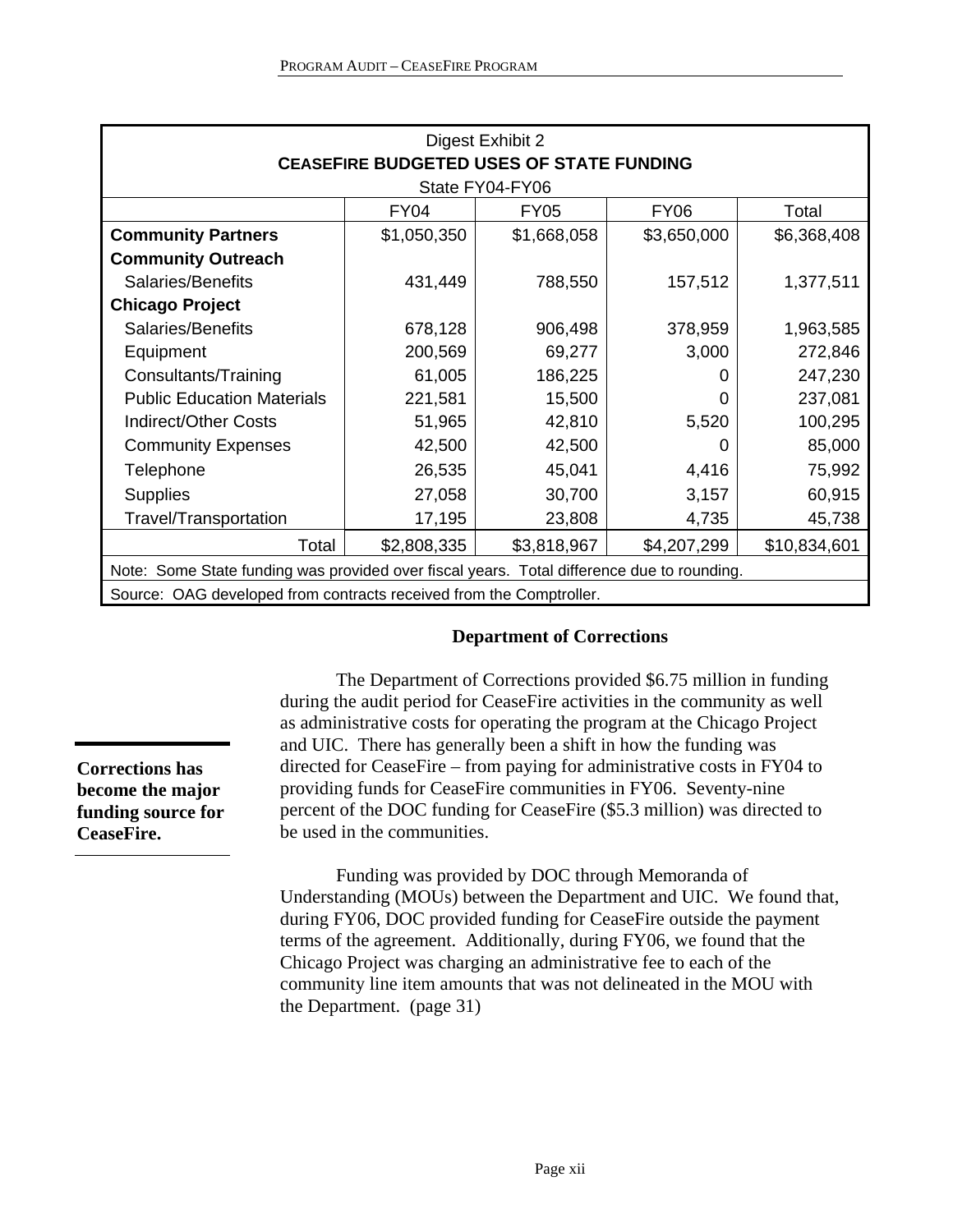## **Illinois State Police**

The Illinois State Police provided \$1.5 million in funding during FY04 for CeaseFire activities in the community as well as some administrative costs for operating the program at the Chicago Project and UIC. An ISP official reported that the Governor's Office directed ISP to provide funding to CeaseFire. Seventy percent of the ISP funding for CeaseFire (\$1.05 million) was directed to be used in the communities through subcontracts.

The contract for the ISP funding contained a document titled "Spending Projection for Illinois State Police Grant" which outlined a budget and the anticipated expenditures for the funding use. This document was dated May 3, 2004 – three months after the agreement beginning date and two months prior to the end of the contractual period. According to an ISP official, ISP never saw the budget attached to the MOU nor did ISP know what the funding was to be used for within CeaseFire. The Director of the ISP signed the MOU, but there was no indication of the date of that signing.

The monies paid by ISP to CeaseFire appear to be **for services rendered prior to a contract being executed**. The ISP contract, executed May 26, 2004, for payment for CeaseFire activities, filed with the Comptroller, shows that the contract period was February 1, 2004 through June 30, 2004. The contract was not filed until June 23, 2004 – seven days prior to the end of the contract period.

 The MOU provided no mechanism for the Chicago Project to report on how the ISP funds were actually expended. Failure to include such reporting in the agreement does not protect State assets. (pages 35- 36)

### **Illinois Criminal Justice Information Authority**

 During FY04 and FY05, the Illinois Criminal Justice Information Authority **provided \$1.1 million** for CeaseFire activities. Monies used to fund CeaseFire operations were from federal sources that were passed to the Illinois Violence Prevention Authority by ICJIA through an interagency agreement. IVPA then passed the funds onto UIC for CeaseFire through a subcontract grant agreement. Funds appropriated to ICJIA by the General Assembly for grants to State agencies from the Criminal Justice Trust Fund were used for the monies that filtered to CeaseFire.

**The Governor's Office directed the State Police to fund CeaseFire activity in State FY04.** 

**The ISP funding contract was executed seven days prior to the end of the contract period.** 

**ICJIA provided \$1.1 million in funding for CeaseFire.**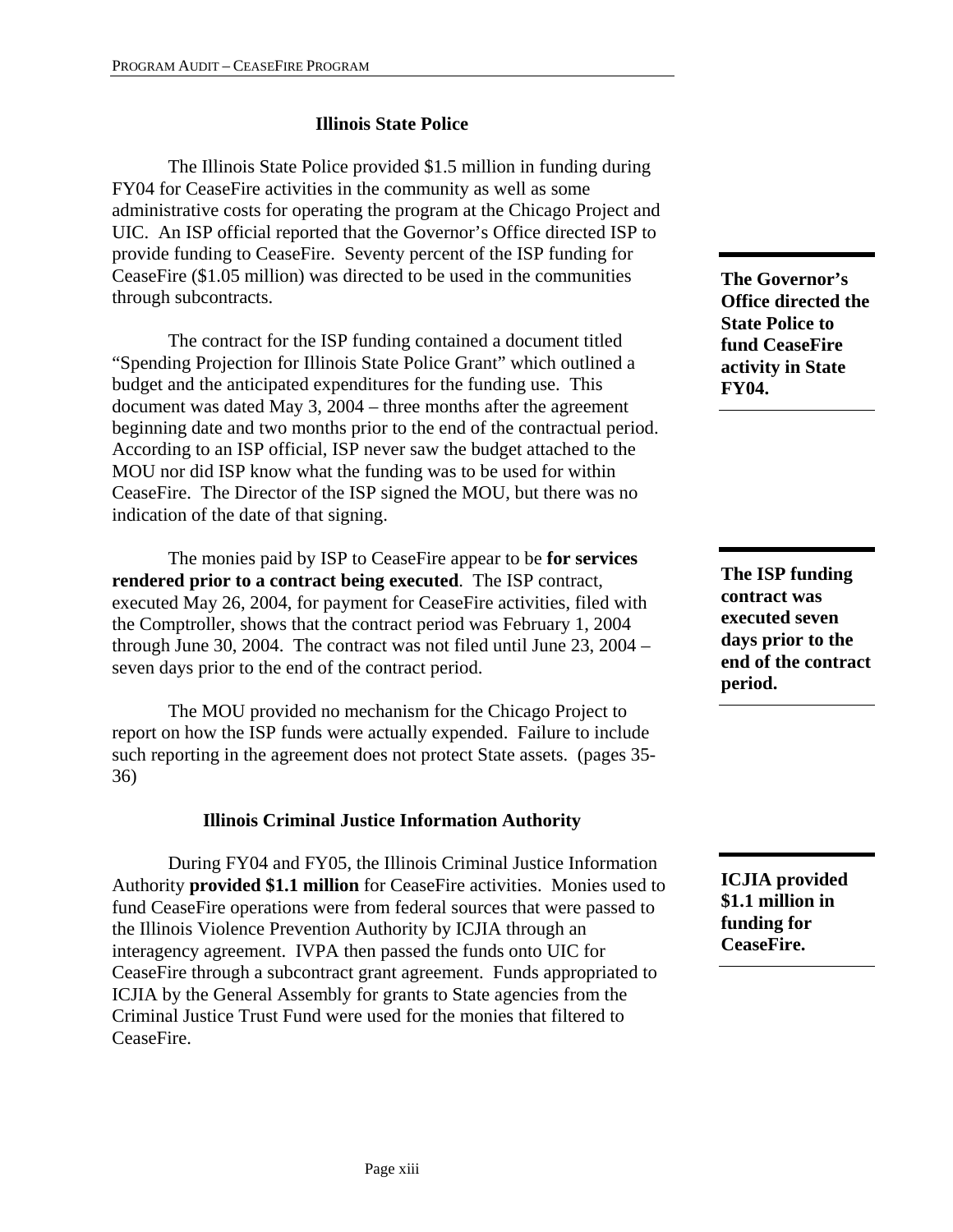ICJIA funding was generally for operating CeaseFire activities in two Chicago communities – West Garfield Park and Southwest. Southwest encompasses a cluster of areas that is defined as Chicago Lawn, West Lawn, Gage Park, and West Elsdon. Ninety-five percent of the ICJIA funding, \$1.05 million, was for salaries/benefits for both Chicago Project staff (\$428,183) and community outreach staff (\$618,834).

We found that grant agreements with UIC for ICJIA funds were generally executed well into the performance period for the grant. The grant agreement for the \$600,000 in FY05 funding was executed February 18, 2005 – 4½ months after the initiation of the grant term. (pages 37-38)

#### **Illinois Violence Prevention Authority**

 The Illinois Violence Prevention Authority provided funds for CeaseFire in all three years of the audit period. IVPA used General Revenue Fund appropriations to provide **\$734,600** directly to UIC for CeaseFire. Additionally, we found that the CeaseFire community partner in East Garfield Park received a **\$35,000** grant from IVPA in FY04 for a youth violence prevention program similar to activities conducted as part of the CeaseFire program. These payments went **directly to this not-forprofit community partner** and did not filter through UIC and the Chicago Project. (page 38)

#### **Department of Commerce and Economic Opportunity**

 The Department of Commerce and Economic Opportunity executed a grant agreement on May 12, 2004 to **provide \$750,000** in funding for CeaseFire. The agreement was for **calendar year 2004** and was a Legislative Add-On grant at DCEO. The funding was to go for program expansion located in the  $8<sup>th</sup>$  Police District of the City of Chicago – specifically the Gage and Marquette Park area.

 The DCEO grant agreement to provide funding contained a budget document. Documentation containing the grant close-out report to DCEO from UIC showed that reported expenditures differed from those shown in the contract agreement. Funds were not used in the budgeted amounts but transferred to other lines.

• Close-out documentation submitted June 15, 2005 – six months after the end of the grant period – showed that CeaseFire spent 33 percent more than budgeted for the total of personnel and fringe benefit costs; spent less than 1 percent on travel; and spent none of the money provided for subcontractors. The subcontractor funding, which was part of the contractual budget line, was scheduled to be used for clergy mobilization;

**DCEO provided \$750,000 in funding for CeaseFire.** 

**Actual uses of DCEO funds differed from budget request – with no documentation that DCEO approved such uses.**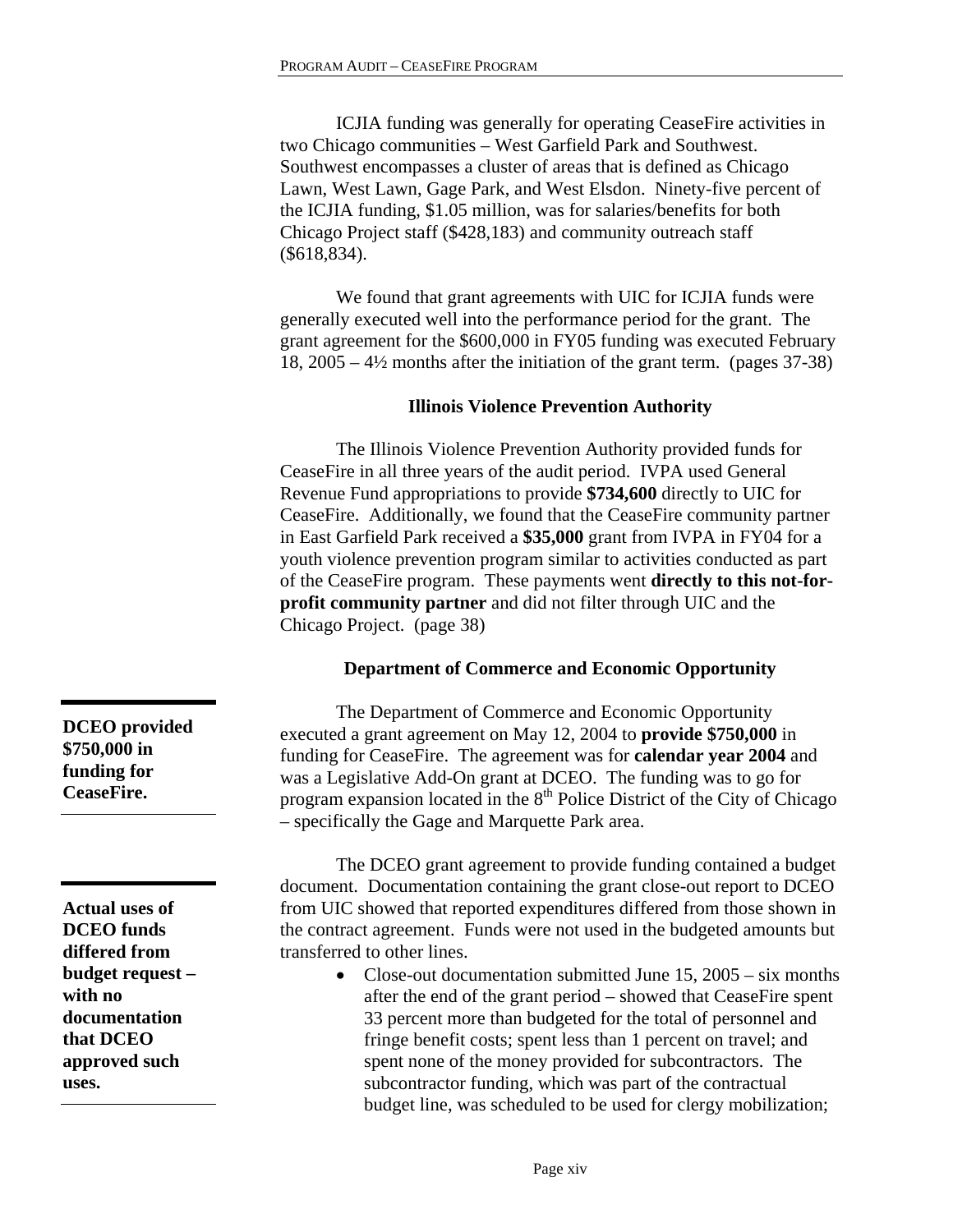however, the Chicago Project used it toward the increased personnel and fringe benefit line items. DCEO followed appropriate Departmental procedures by sending follow-up correspondence to the grantee to obtain submission of the close-out report; determined upon review of the received document that it contained excessive variances; and has neither accepted nor approved the close-out report as of July 17, 2007.

- Additionally, while the contract between UIC and DCEO required the hiring of eight outreach workers, documentation obtained from the Chicago Project showed that fewer than eight outreach workers were on the job in the identified police beats in 4 of 12 months during calendar year 2004. DCEO officials indicated that while monitoring the funds distributed as member initiatives does occur, no on-site monitoring of this \$750,000 had been conducted by DCEO.
- Quarterly Expense Reports, as required by the contract, were also not provided by the UIC/Chicago Project by their respective due dates although DCEO officials did follow up with the Grantee in attempts to obtain them. Documentation showed that the first three calendar year 2004 quarterly reports were actually provided by UIC on October 9, 2006. The quarterly reports were not fully certified by the Department, as only one of the two required DCEO official signatures was in place on October 23, 2006 – **22 days before** our entrance conference with DCEO for this audit and **22.5 months after** the end of the contractual grant period. According to DCEO officials, the second required signature is being withheld pending the budget modification review process, as well as the approval of the submitted close-out report.

 UIC information showed that \$884,848 had been charged to the DCEO grant in their financial system - \$134,848 more than the total grant from DCEO. A UIC official indicated that the grant was overcharged and that transfers to other grants were processed during close-out. In May 2007, the official could not tell us what other grants these transfers went to. On July 27, 2007, four days after our exit conference, UIC officials provided information on the transfers; however the information failed to adequately clear this issue. (pages 39-41)

**Quarterly expense reports were submitted to DCEO 22.5 months after the end of the contract.** 

**The University of Illinois overcharged the DCEO grant.**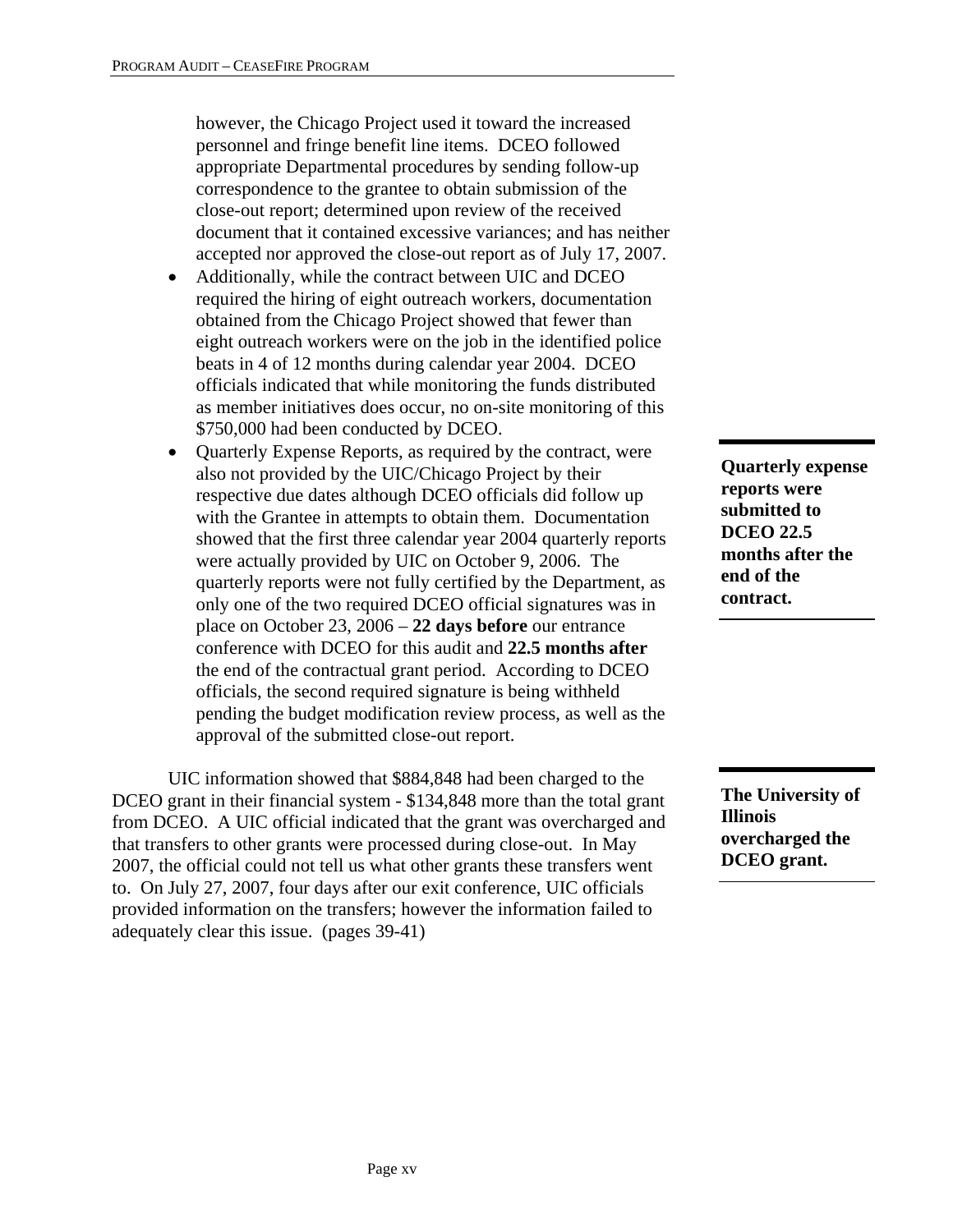# **PRIVATE FUNDING SOURCES AND BUDGETED USES**

 The Chicago Project has received, or is scheduled to receive, substantial support from multiple non-State sources. Documentation obtained from the Chicago Project showed that over the three-year period defined in the Resolution, private funding sources **either provided or were going to provide** the Chicago Project \$6.6 million for various costs and activities. Some of these grants provided by private sources have grant **periods that either started before or extended past** the audit period defined in Senate Resolution 686.

Examining just the period **specifically between** FY04 and FY06, the Chicago Project received \$2,985,505 from 23 private sources to supplement activities of the Chicago Project and the CeaseFire program.

**Private funding primarily supports the administrative function within the Chicago Project.** 

Private funding was utilized primarily for the support of the administrative function for the Chicago Project. Seventy-seven percent (\$2.3 million) of private funding provided during the audit period was for salaries and benefits for Chicago Project staff. Outside consultants and training (\$185,406), public education materials (\$145,996), and staff travel (\$36,740) accounted for other administrative uses of the private funds. Digest Exhibit 3 breaks private funding down into component line item descriptive categories. (pages 43-44)

| Digest Exhibit 3                                                                  |                 |           |             |             |  |  |  |  |
|-----------------------------------------------------------------------------------|-----------------|-----------|-------------|-------------|--|--|--|--|
| <b>CEASEFIRE/CHICAGO PROJECT BUDGETED USES OF PRIVATE FUNDING</b>                 |                 |           |             |             |  |  |  |  |
|                                                                                   | State FY04-FY06 |           |             |             |  |  |  |  |
| <b>FY04</b><br><b>FY05</b><br><b>FY06</b><br>Total                                |                 |           |             |             |  |  |  |  |
| <b>Chicago Project</b>                                                            |                 |           |             |             |  |  |  |  |
| Salaries/Benefits                                                                 | \$712,988       | \$627,838 | \$944,680   | \$2,285,506 |  |  |  |  |
| Consultants/Training                                                              | 82,756          | 15,000    | 87,650      | 185,406     |  |  |  |  |
| <b>Public Education Materials</b>                                                 | 60,671          | 21,229    | 64,096      | 145,996     |  |  |  |  |
| <b>Indirect/Other Costs</b>                                                       | 10,555          | 24,718    | 95,671      | 130,944     |  |  |  |  |
| <b>Supplies</b>                                                                   | 42,700          | 58,594    |             |             |  |  |  |  |
| Travel/Transportation                                                             | 9,245           | 11,667    | 15,828      | 36,740      |  |  |  |  |
| Telephone                                                                         | 889             | 1,111     | 16,154      | 18,154      |  |  |  |  |
| Equipment                                                                         | 1,375           | 3,500     | 3,000       | 7,875       |  |  |  |  |
| <b>Community Expenses</b>                                                         | 0               | 1,000     |             | 1,000       |  |  |  |  |
| <b>Community Outreach</b>                                                         |                 |           |             |             |  |  |  |  |
| Salaries/Benefits                                                                 | $\Omega$        | 0         | 115,291     | 115,291     |  |  |  |  |
| Total                                                                             | \$888,596       | \$711,840 | \$1,385,070 | \$2,985,506 |  |  |  |  |
| Total differs from text due to rounding.<br>Note:                                 |                 |           |             |             |  |  |  |  |
| Source: OAG developed from Chicago Project for Violence Prevention documentation. |                 |           |             |             |  |  |  |  |

**The Chicago Project receives substantial support from private sources.**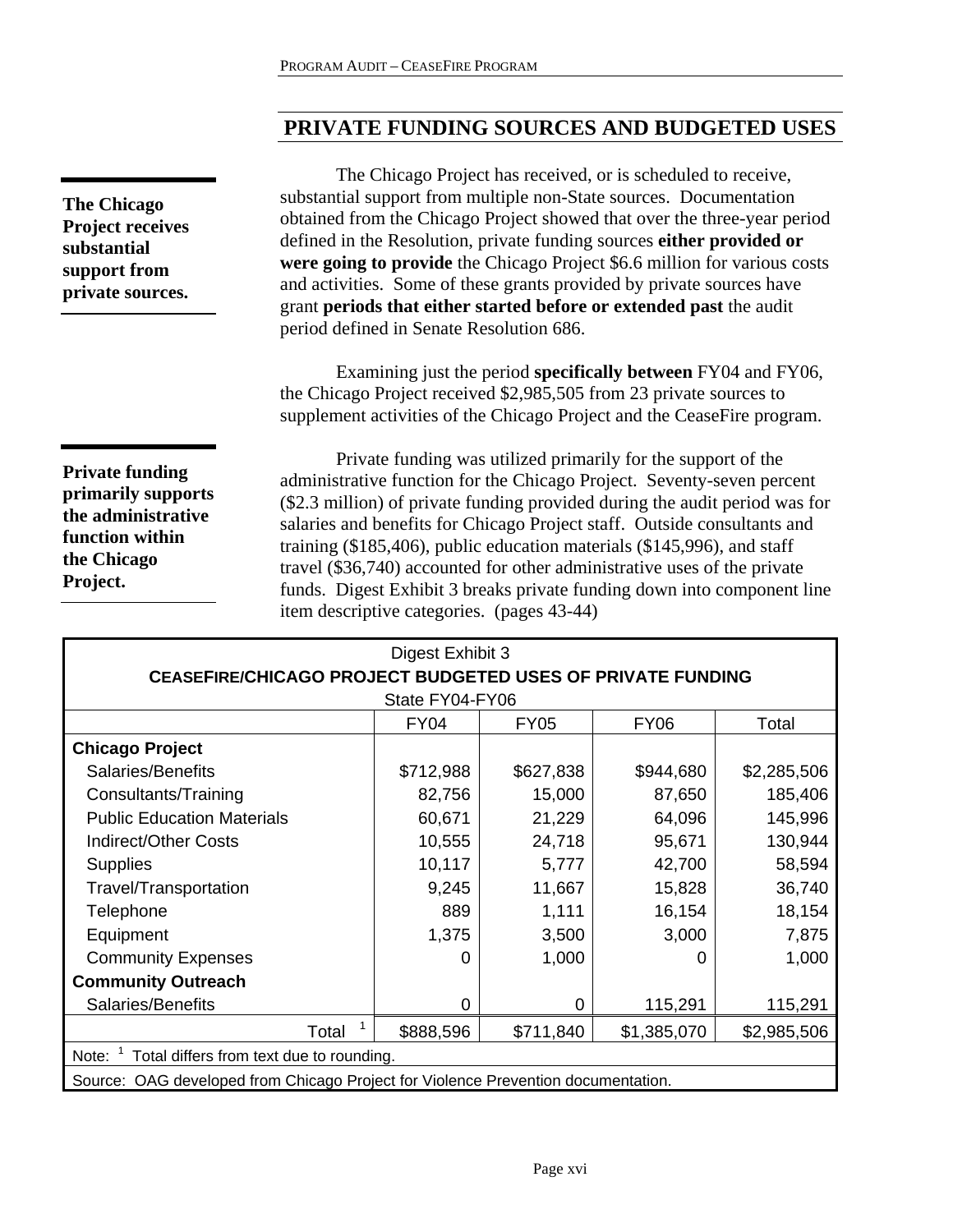# **FEDERAL FUNDING SOURCES AND BUDGETED USES**

 During FY04 through FY06, UIC received \$1.78 million in grants from the United States Department of Justice (USDOJ). The grants provided funds to: (1) support CeaseFire in the West Garfield Park, Logan Square, and West Humboldt Park neighborhoods of Chicago; (2) enhance the capacity of CeaseFire to serve other communities through additional outreach workers and violence interrupters; and (3) support core functions that are necessary to these sites.

Federal funding significantly increased during State FY06. While federal funding levels for CeaseFire decreased from FY04 (\$511,427) to FY05 (\$143,248), a large funding increase – coupled with a supplemental award by USDOJ for CeaseFire – increased the FY06 award to \$1,127,574. (pages 44-45)

# **COOK COUNTY FUNDING SOURCES AND BUDGETED USES**

During FY04-FY06, the Chicago Project received \$324,640 from Cook County officials under five separate grant agreements. Eighty-three percent of the funds provided by Cook County to the Chicago Project were from the Local Law Enforcement Block Grant for the B.A.D.G.E. program. The programs under which funds were provided were administered by the Judicial Advisory Council and the State's Attorney's Office. County funding was mainly budgeted for salaries and fringe benefits. (pages 45-47)

# **SELECTION OF CHICAGO COMMUNITIES FOR CEASEFIRE PROGRAM**

 CeaseFire program communities were determined during the audit period by two sources – Chicago Project administration or individual legislators that directed funding for specific communities. Beats within the specific communities were determined by Chicago Project staff, reportedly on a data driven basis.

 Senate Resolution 686 directed us to determine how decisions concerning the allocation of funding to various Chicago communities were made. During FY04, the State (ISP and DOC) provided funding for CeaseFire based on a proposal submitted by the Chicago Project. In the proposed budget, **Chicago Project officials determined** monies should go to community partners in the following Chicago communities: Auburn-Gresham, Logan Square, Rogers Park, East Garfield Park, Belmont-

**The federal government provided \$1.78 million in grants for CeaseFire during State FY04-FY06.** 

**Chicago communities have been selected by either Chicago project staff or designated in State budget agreements.**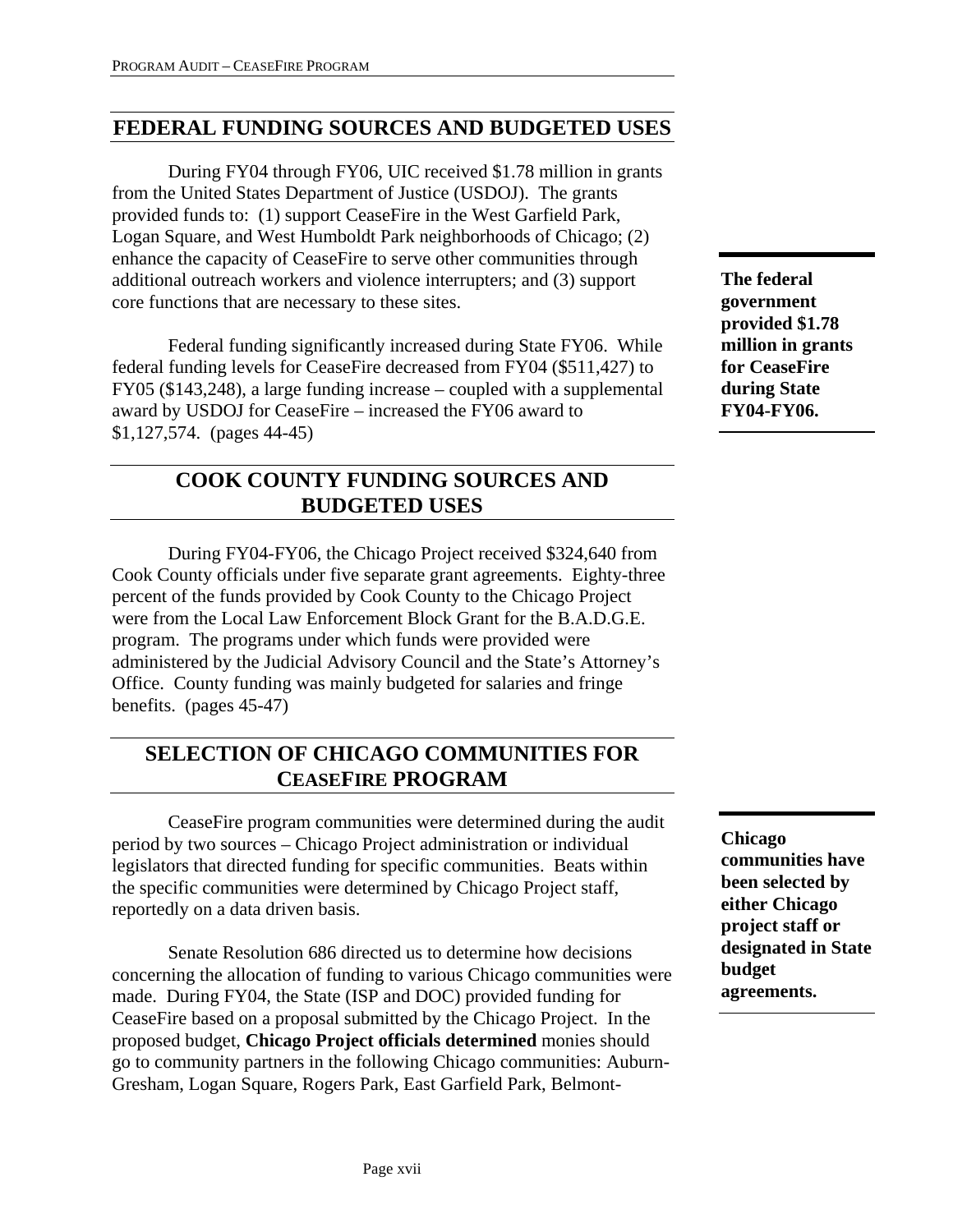Cragin and Grand Boulevard – as well as Rockford, Aurora, East St. Louis and Maywood.

As CeaseFire became designated in the State budget in FY05 and FY06, funds for Chicago communities were included based on recommendations from State legislators. In the FY05 State budget, no individual communities were named to receive monies for CeaseFire. However, the contract with DOC did designate various Chicago communities, determined by Chicago Project officials in consultation with State legislators. In FY06, the State budget dictated which communities were to receive funding. (pages 47-48)

# **TIMELY EXECUTION OF SUBCONTRACTS WITH COMMUNITY PARTNERS**

The University of Illinois at Chicago and the Chicago Project did not have an adequate system in place to ensure that contracts had been properly executed in a timely manner. As a result, community partners were allowed to initiate work without a written agreement in place. In 7 of 39 subcontracts, the agreements were **not executed until after** the performance period for the contract had expired. Good business practice would dictate that work not be initiated until a formal agreement is in place.

 During the audit we reviewed all 39 subcontracts between UIC and the community partners for CeaseFire during FY04 through FY06. These **39 subcontracts totaled \$5.3 million**. The **average** amount of time to execute the subcontract was **128 days** when comparing the date when performance was to begin with the subcontract execution date. The timeliest effort in executing a subcontract was the 21 days to execute the FY06 agreement with the Little Village community partner. It took UIC 248 days to execute the agreement with the Aurora community partner in FY06. The breakdown of the lack of timely execution is presented in Digest Exhibit 4.

 UIC staff are responsible for processing the subcontract agreements. State funds totaling \$50,000 from the Department of Corrections in FY05 was earmarked for the expertise the University could provide in subcontract development. Six of the seven subcontracts which were **not executed until after the performance period had expired** were FY05 agreements.

 Failure to execute a subcontract with the community partners, and allowing those partners to initiate work without an executed contract, does not bind the community partner to comply with applicable laws,

**7 of 39 subcontracts were not executed until after the contract period had expired.** 

**The average amount of time to execute a subcontract was 128 days.**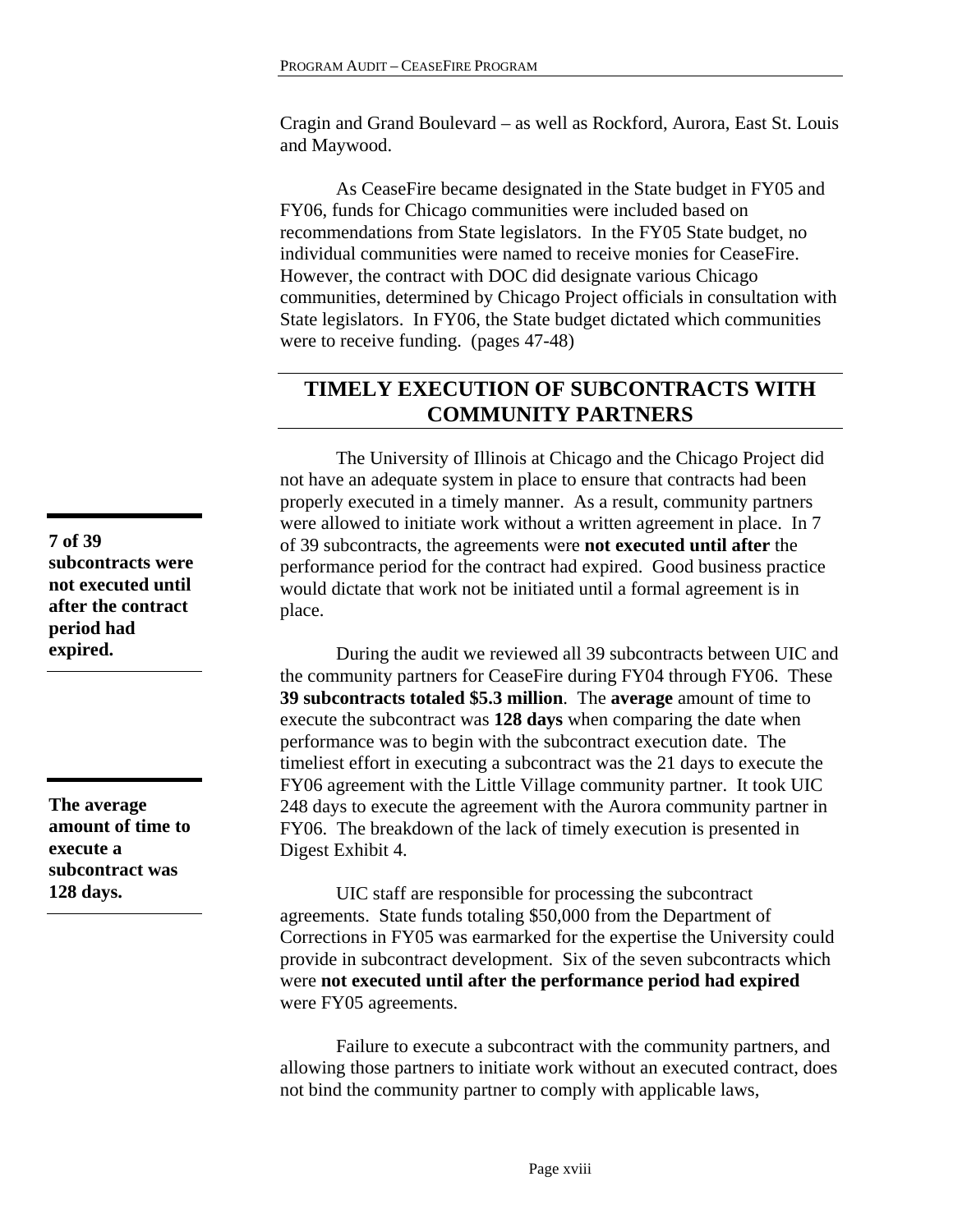regulations and rules and may result in improper and unauthorized payments. (pages 51-52)



# **INADEQUATE HIRING OF OUTREACH STAFF BY COMMUNITY PARTNERS**

 Contractually, community partners are required in the scope of work section to hire a specific number of outreach workers to conduct CeaseFire activities. During FY04 though FY06, the community partners only hired 69 percent (868.5 of 1267 worker-months) of the required number of outreach workers over the duration of the contract. Additionally, community partners had failed to hire over 398 workermonths positions during the course of the contracts. Chicago Project staff charged with monitoring the community partners took little action to ensure compliance with the agreements.

> • Outreach workers are the "front-line" in the CeaseFire Campaign to Stop the Shooting. The job description included

**Community partners were allowed to hire fewer outreach workers – in violation of contractual agreements.**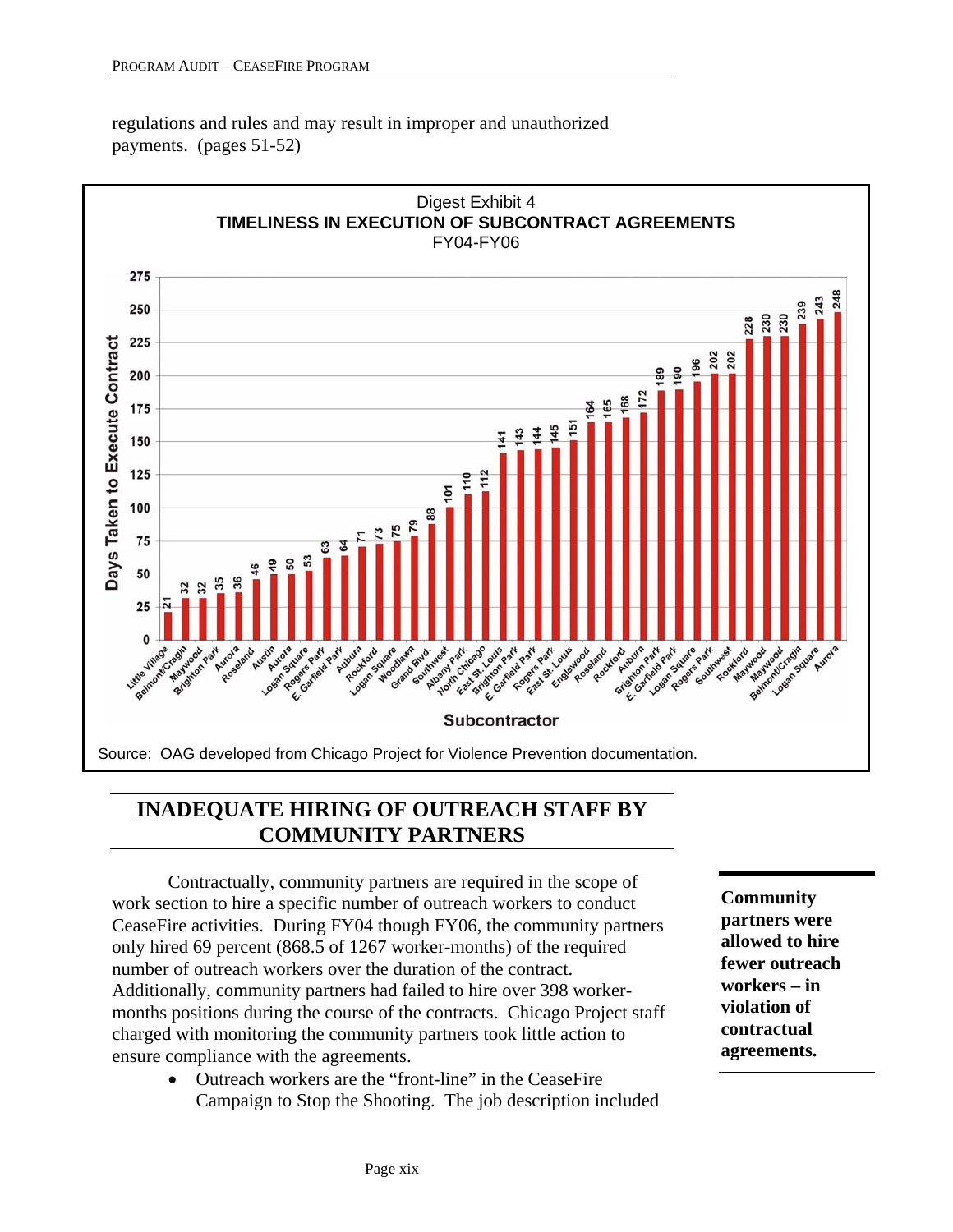with every subcontract states that "Skilled outreach workers are a key ingredient to the success of the initiative." As such, ensuring that community partners have the required number of outreach workers should be paramount to the Chicago Project.

- In 72 percent (28 of 39) of the subcontracts with community partners, each contained, in the Scope of Work Statement, an indicator of how many outreach workers were required to be hired by the community partner. The subcontracts either gave a definitive, specific number of outreach workers or gave a minimum number to hire "per beat."
- A Chicago Project official indicated they were aware that community partners had not had the required number of outreach workers on staff and that it was a problem. The official explained that reasons for not complying with the subcontract on this issue included: turnover in outreach staff; inability of some community partners to hire ex-offenders; and delays in getting a community up and running. Digest Exhibit 5 breaks down the analysis by community and fiscal year. (pages 53-55)

**72 percent of the subcontracts required specific hiring criteria for outreach workers.**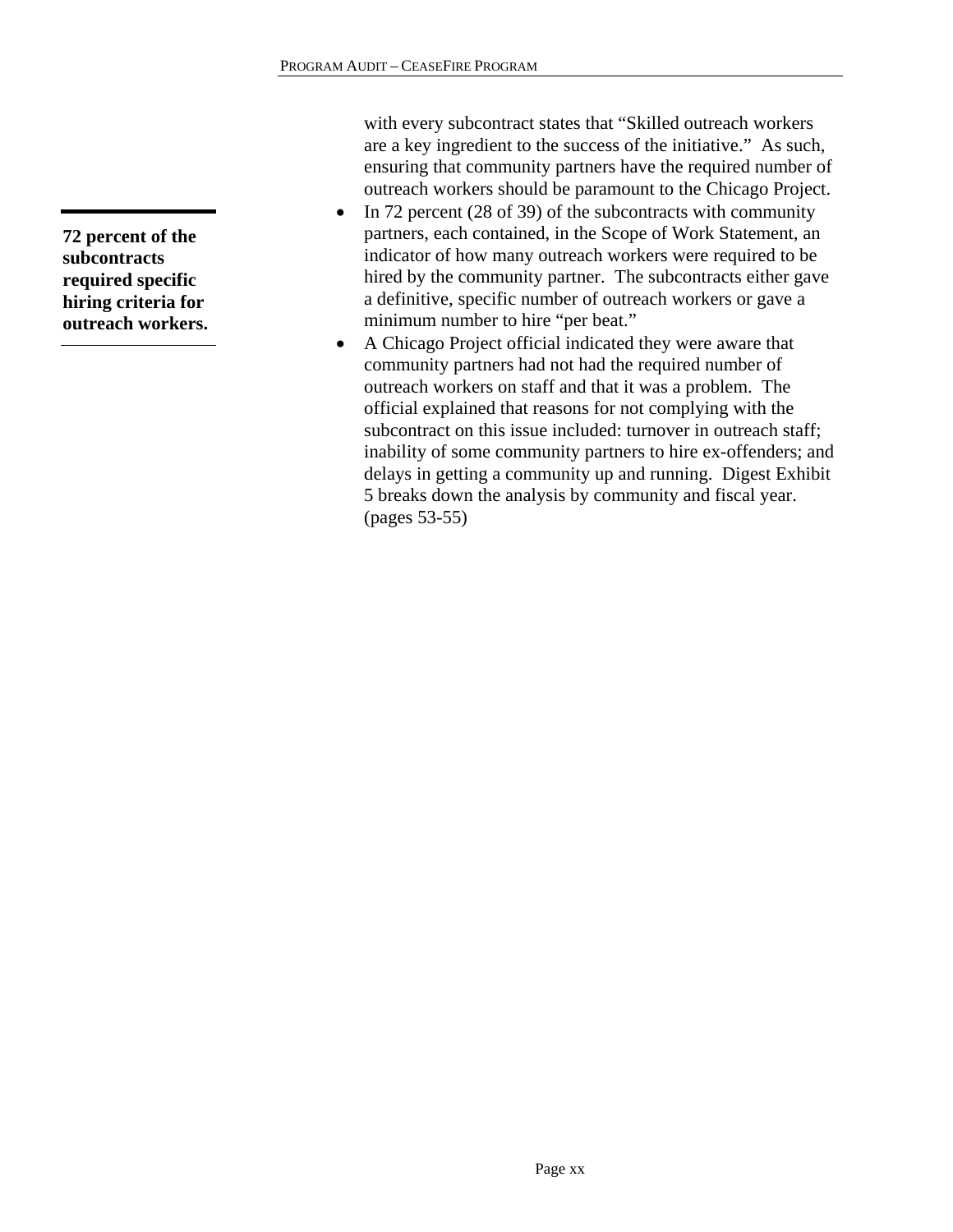| Digest Exhibit 5                                                                                                                                        |           |                               |                            |                                                                |                                                                                           |                                                                                  |                   |
|---------------------------------------------------------------------------------------------------------------------------------------------------------|-----------|-------------------------------|----------------------------|----------------------------------------------------------------|-------------------------------------------------------------------------------------------|----------------------------------------------------------------------------------|-------------------|
| SUBCONTRACTOR COMPLIANCE IN HIRING OUTREACH WORKERS<br>FY04-FY06                                                                                        |           |                               |                            |                                                                |                                                                                           |                                                                                  |                   |
| Community                                                                                                                                               | <b>FY</b> | Contract<br>Beginning<br>Date | Contract<br>Ending<br>Date | Monthly<br>Number of<br>Outreach<br>Workers<br>Per<br>Contract | Total<br>Number of<br>Outreach<br>Worker<br>Months for<br>Contract<br>Period <sup>1</sup> | Actual<br>Number of<br>Outreach<br>Worker<br><b>Months</b><br>During<br>Contract | <b>Difference</b> |
| <b>Albany Park</b>                                                                                                                                      | 2006      | 09/01/05                      | 06/30/06                   | 6                                                              | 60                                                                                        | 35                                                                               | $-25$             |
| Auburn                                                                                                                                                  | 2004      | 02/01/04                      | 06/30/04                   | 8                                                              | 40                                                                                        | 36                                                                               | $-4$              |
| Auburn                                                                                                                                                  | 2005      | 07/01/04                      | 12/31/04                   | 12                                                             | 72                                                                                        | 53                                                                               | $-19$             |
| Aurora                                                                                                                                                  | 2004      | 05/03/04                      | 06/30/04                   | 8                                                              | 16                                                                                        | 0                                                                                | $-16$             |
| Aurora                                                                                                                                                  | 2006      | 03/01/06                      | 06/30/06                   | 8                                                              | 32                                                                                        | 1                                                                                | $-31$             |
| Austin                                                                                                                                                  | 2006      | 11/01/05                      | 06/30/06                   | 6                                                              | 48                                                                                        | 24                                                                               | $-24$             |
| <b>Brighton Park</b>                                                                                                                                    | 2006      | 08/01/05                      | 06/30/06                   | 6                                                              | 66                                                                                        | 23                                                                               | $-43$             |
| <b>E.Garfield Park</b>                                                                                                                                  | 2006      | 10/01/05                      | 06/30/06                   | 3                                                              | 27                                                                                        | 28                                                                               | 1                 |
| East St. Louis                                                                                                                                          | 2005      | 01/01/05                      | 06/30/05                   | 3                                                              | 18                                                                                        | 10                                                                               | -8                |
| East St. Louis                                                                                                                                          | 2006      | 07/01/05                      | 06/30/06                   | 3                                                              | 36                                                                                        | 32.5                                                                             | $-3.5$            |
| Englewood                                                                                                                                               | 2006      | 07/01/05                      | 06/30/06                   | 3                                                              | 36                                                                                        | 36                                                                               | $\mathbf 0$       |
| <b>Grand Blvd</b>                                                                                                                                       | 2006      | 09/15/05                      | 06/30/06                   | 6                                                              | 57                                                                                        | 23                                                                               | $-34$             |
| Little Village                                                                                                                                          | 2006      | 12/01/05                      | 06/30/06                   | 6                                                              | 42                                                                                        | 31                                                                               | $-11$             |
| Logan Square                                                                                                                                            | 2004      | 02/01/04                      | 06/30/04                   | 8                                                              | 40                                                                                        | 31                                                                               | -9                |
| Logan Square                                                                                                                                            | 2005      | 07/01/04                      | 12/31/04                   | 4                                                              | 24                                                                                        | 27                                                                               | 3                 |
| Logan Square                                                                                                                                            | 2006      | 07/01/05                      | 06/30/06                   | 6                                                              | 72                                                                                        | 37                                                                               | $-35$             |
| Maywood                                                                                                                                                 | 2004      | 03/15/04                      | 06/30/04                   | 8                                                              | 28                                                                                        | 27                                                                               | $-1$              |
| Maywood                                                                                                                                                 | 2005      | 07/01/04                      | 01/31/05                   | 8                                                              | 56                                                                                        | 54                                                                               | $-2$              |
| Maywood                                                                                                                                                 | 2006      | 07/01/05                      | 06/30/06                   | 3                                                              | 36                                                                                        | 58                                                                               | 22                |
| North Chicago                                                                                                                                           | 2006      | 09/01/05                      | 06/30/06                   | 4                                                              | 40                                                                                        | 36                                                                               | $-4$              |
| Rockford                                                                                                                                                | 2004      | 03/15/04                      | 06/30/04                   | 8                                                              | 28                                                                                        | 6                                                                                | $-22$             |
| Rockford                                                                                                                                                | 2005      | 07/12/04                      | 06/30/05                   | 4                                                              | 46                                                                                        | 56                                                                               | 10                |
| Rockford                                                                                                                                                | 2006      | 07/01/05                      | 06/30/06                   | 6                                                              | 72                                                                                        | 56                                                                               | $-16$             |
| Rogers Park                                                                                                                                             | 2004      | 02/16/04                      | 06/30/04                   | 8                                                              | 36                                                                                        | 22                                                                               | $-14$             |
| Rogers Park                                                                                                                                             | 2005      | 07/01/04                      | 02/28/05                   | 4                                                              | 32                                                                                        | 47                                                                               | 15                |
| Rogers Park                                                                                                                                             | 2006      | 07/01/05                      | 05/31/06                   | 12                                                             | 132                                                                                       | 40                                                                               | $-92$             |
| Roseland                                                                                                                                                | 2005      | 07/01/04                      | 06/30/05                   | 4                                                              | 48                                                                                        | 14                                                                               | $-34$             |
| Woodlawn                                                                                                                                                | 2006      | 10/01/05                      | 06/30/06                   | 3                                                              | 27                                                                                        | 25                                                                               | $-2$              |
|                                                                                                                                                         |           |                               | <b>Totals</b>              | 168                                                            | 1,267                                                                                     | 868.5                                                                            | $-398.5$          |
| Note: <sup>1</sup> Calculated by taking the number of months from the contract and multiplying by the required number<br>of outreach workers per month. |           |                               |                            |                                                                |                                                                                           |                                                                                  |                   |
| Source: OAG summary of Chicago Project subcontracts and Outreach Staff Status Charts.                                                                   |           |                               |                            |                                                                |                                                                                           |                                                                                  |                   |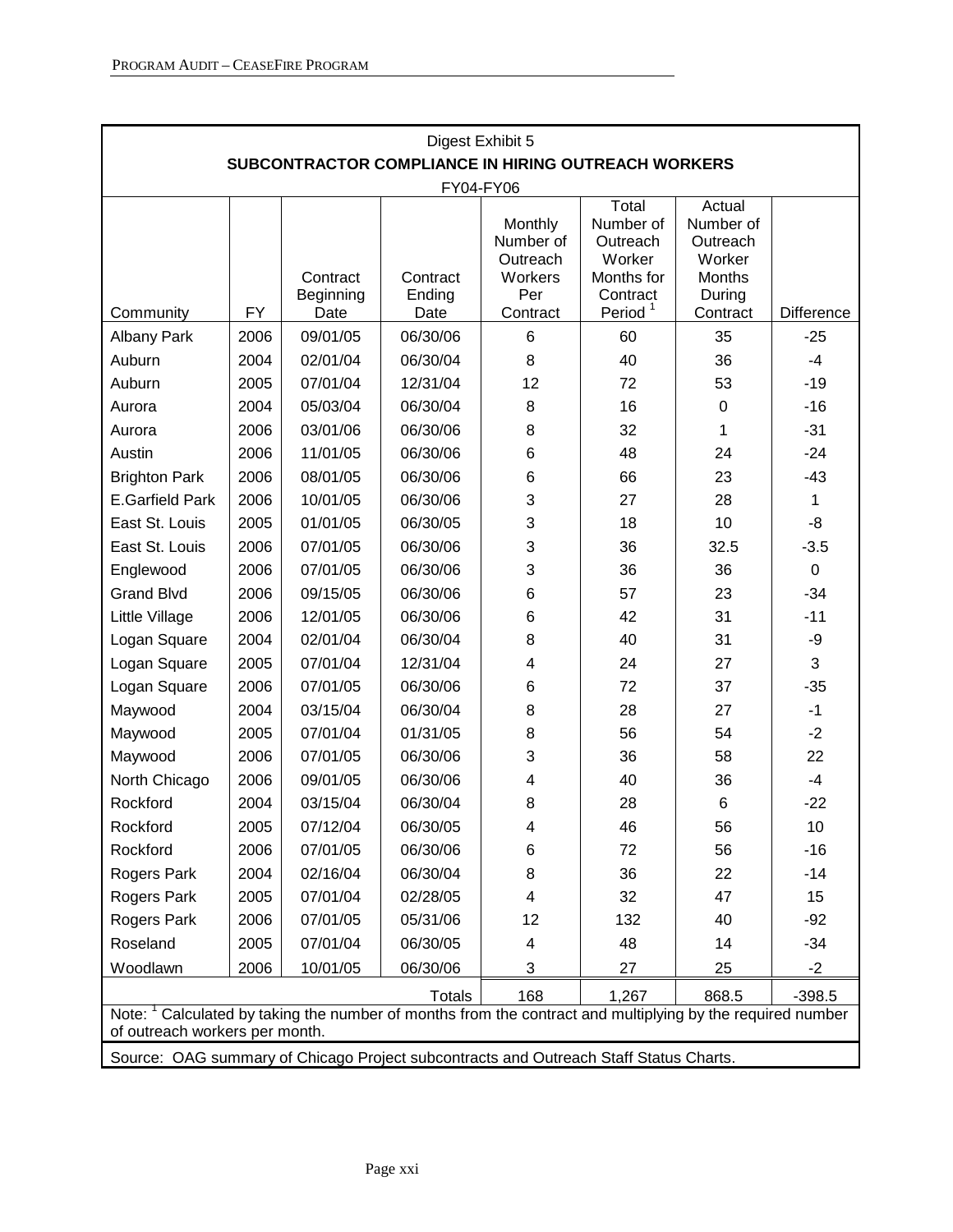**Department of Corrections funding agreements for CeaseFire did not contain performance measures.** 

**Corrections officials stated they were to "pass through" funds for CeaseFire without any monitoring role for those funds.** 

**CeaseFire officials cannot isolate the effect of its efforts in reducing shootings.** 

**While shootings have gone down in CeaseFire beats, other non-CeaseFire beats sometimes have larger decreases.** 

## **PERFORMANCE MEASURES AND STATISTICS**

 The major State funding agency for CeaseFire, the Department of Corrections, had no predetermined performance measures contained in funding agreements with the University of Illinois detailing what results are expected for the funding levels received. The agreements simply set forth payment schedules.

 DOC officials stated that, prior to FY07, the only role of DOC was to "pass through" the funds for CeaseFire with no monitoring of results or expenditures. Failure to set performance measures for the funding CeaseFire receives limits the General Assembly's ability to determine whether the program is meeting expectations and whether further funding is warranted. Given that the State has invested \$11 million in CeaseFire during the audit period, it should require the program to **develop performance measures to assess the impact** that the monies had on the problem for which funds were provided.

 While State agencies do not require performance measures of CeaseFire, the Chicago Project does extensive analysis on the effect of the program in some of the communities in which it operates. Evaluators on staff at the Chicago Project report that they use a standard and accepted scientific method to determine intervention effectiveness on the outcome of shootings. Evaluation centers around three comparisons of CeaseFire zones' reductions in shootings. The first comparison examines CeaseFire against zones that have similar baseline shooting rates but do not have CeaseFire activities. The second comparison examines "neighboring" beats around CeaseFire zones. The last comparison is the shooting rate for the City of Chicago as a whole. Chicago Project analyses have shown favorable results in CeaseFire zones.

 While the Chicago Project regularly reports on the decreases in shootings in CeaseFire zones in which it operates, it cannot measure how much of the decrease was due to CeaseFire or other activities/programs operating in the same communities. An analysis of Chicago Police Department shooting statistics showed that while shootings have decreased in CeaseFire zones, other non-CeaseFire beats sometimes had greater decreases. CeaseFire does not always operate in the most violent communities. (pages 55-59)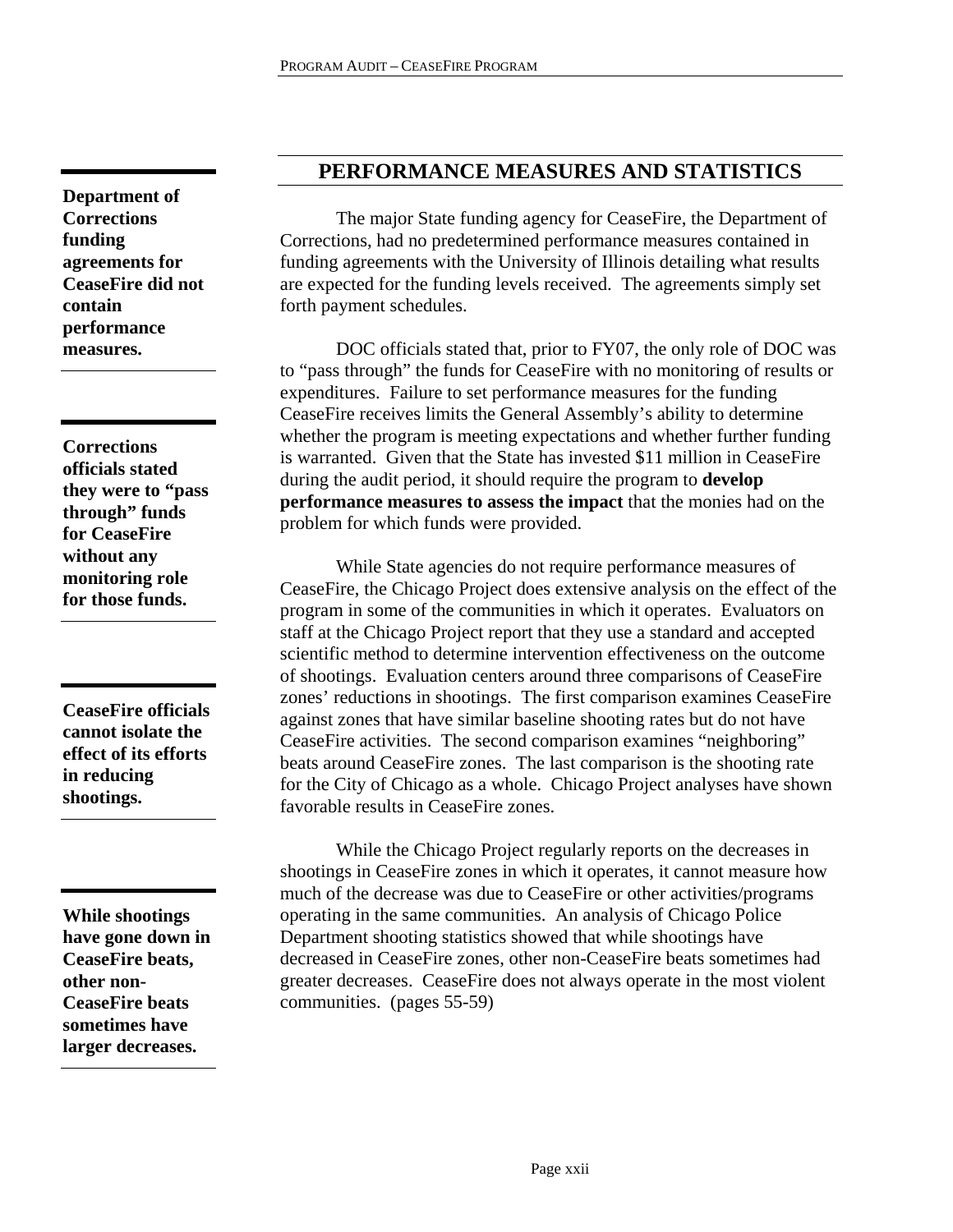# **MONITORING OF COMMUNITY PARTNER EXPENSES**

 Community partners submit reimbursement requests to the Chicago Project for expenses incurred as part of the CeaseFire program. Chicago Project staff review these requests and process payments, which are then made by the University of Illinois at Chicago. Our review of the expense reimbursements for 15 subcontracts showed significant weaknesses in review by Chicago Project staff. We questioned \$371,534 of the \$1.9 million paid (20 percent) under these subcontracts. A lack of formal procedures for how to review the requests and insufficient diligence by Chicago Project staff resulted in the weakness.

 The subcontract agreements **do address** the fiscal activity reports required for a vendor to be paid. Each agreement lays out specific timing language and documentation needed for payment to be disbursed.

The purpose of our testing was to determine how well the Chicago Project monitored the funding reimbursed to the community partners. As such, we reviewed all the documentation available at the Chicago Project. We did not perform audit procedures on the subcontractors, nor did we seek additional documentation from the subcontractors for our exceptions. The Chicago Project should have had the necessary support prior to reimbursing the community partners.

 Our testing exceptions were summarized into six categories: Undocumented Expenses, Purchases at the End of the Contract Period, Personnel, Expense Outside the Contract Period, Payroll Taxes/Fringe Benefits, and Other Exceptions. The breakdown questioned in each category is provided in Digest Exhibit 6.

 Three Chicago Project staff had responsibility for reviewing and approving the reimbursement requests – the Finance Director, the Assistant Director for Grants Administration, and a Project Coordinator. The Finance Director stated that there are no formal policies and procedures for how the reimbursement requests are to be reviewed.

 Failure to adequately review vendor requests for reimbursement resulted in questioned or insufficiently documented expenses being paid by the Chicago Project. Additionally, contractual provisions are developed to protect funds that are disbursed. Failure to enforce these provisions again puts organization's assets at risk of misuse and waste. (pages 60-65)

**We questioned \$371,534 in reimbursements to community partners due to a lack of oversight by Chicago Project staff.** 

**Contractual provisions were not always enforced by the Chicago Project – which makes assets susceptible to misuse and waste.**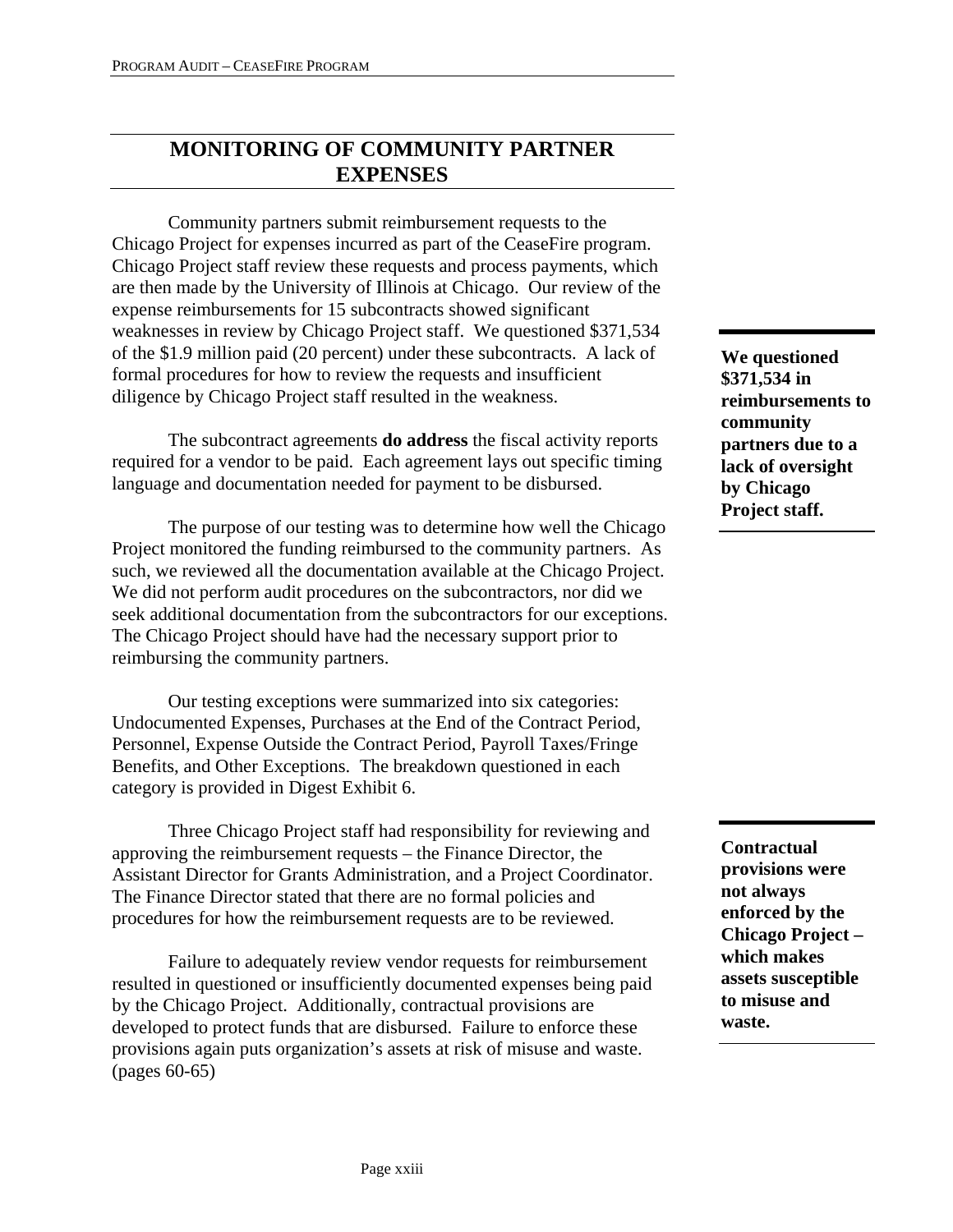

## **STATE FUNDING ISSUES**

 Community partners did not always receive the entire amount of funding provided by the General Assembly and outlined in the State budget. During the audit period, the 39 subcontractors received 83 percent of the named funding in State contracts from the Chicago Project. Over \$1.1 million was withheld by the Chicago Project, generally during FY05 and FY06, for program support expenses, like the hiring of violence interrupters and core administrative functions. We found that the amounts withheld were not always consistent from community to community. As discussed in Chapter Two, there were other non-State funding sources that provided funds for similar activities – violence interrupter salaries and administrative functions of the Chicago Project. State funding agreements make no mention of giving the Chicago Project any discretion in utilizing funding provided by the State.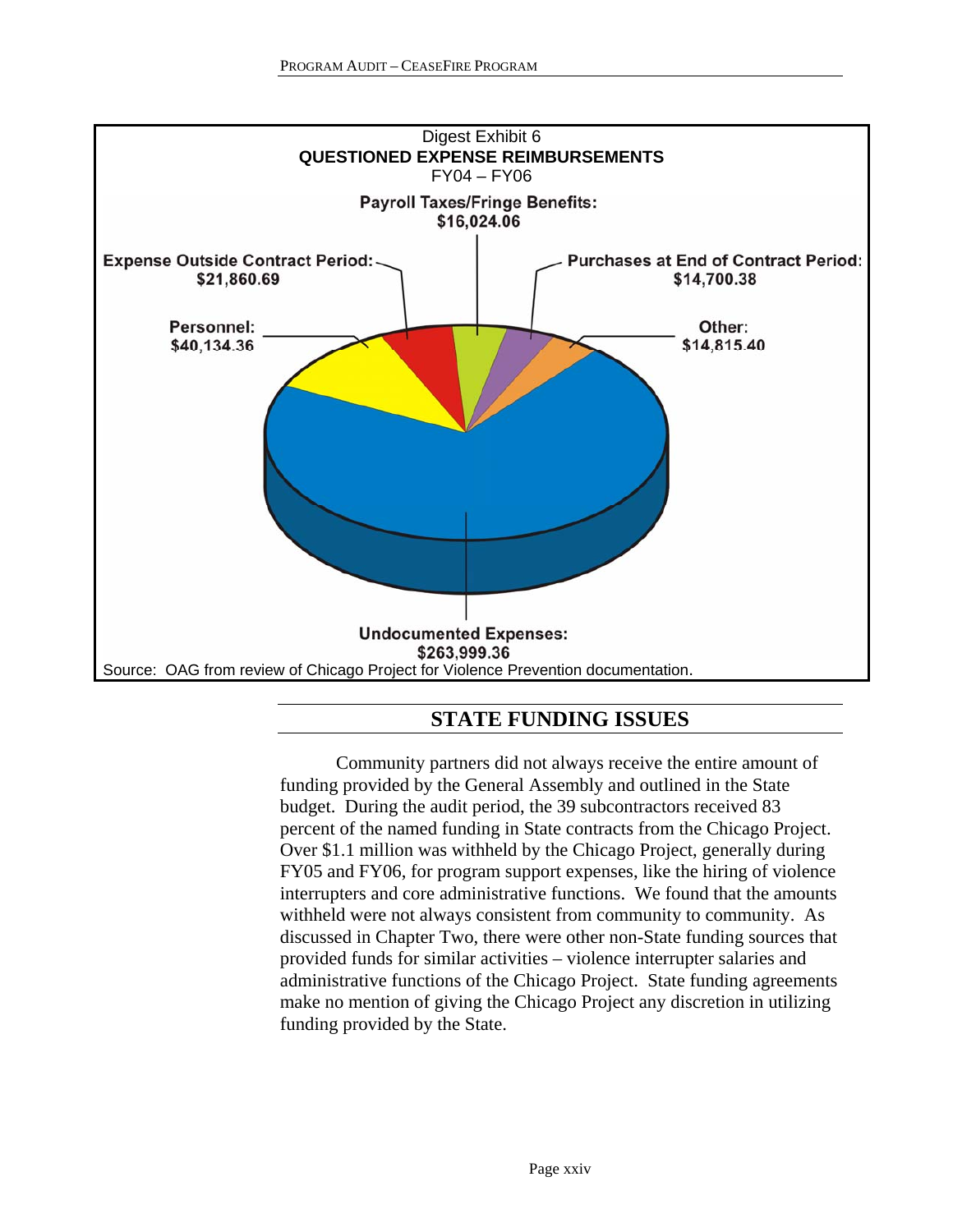In addition to the \$1.1 million in community monies withheld for expenses paid by the Chicago Project, there was a significant total **of the community funding remaining** that was not spent by the communities but rather for purposes determined by the Chicago Project. In our sample of 15 subcontracts, 16 percent of the total subcontract amounts during FY04 through FY06 for those selected subcontractors were not paid out by the Chicago Project. The total amounted to \$352,000. Failure to expend all State funds in the communities designated by the General Assembly, and detailed in the contract between the State and UIC, circumvents the intentions of the General Assembly.

 Due to the funding mechanism used to provide funding for CeaseFire, the State would be unable to recover any unspent funds under the Grant Funds Recovery Act for the majority of State monies actually provided. If the State desires to continue funding for CeaseFire, providing those funds through a generic grant line item appropriation, along with proper monitoring by the State funding agency, would ensure the State's ability to pay for just the services it desires.

### **Community Funding Levels**

 During FY06, the State budget listed specific named communities and appropriated funding for those communities devoted for CeaseFire. Throughout the audit period, the funding agreements listed various funding levels for either specific communities or community partners. When the Chicago Project developed subcontract agreements with the community partners, the amounts did not always agree to the funding levels provided by the State.

 During the audit period, there were 39 subcontract agreements with community partners and an additional subcontract with a public relations firm – all named in either the State budget or funding agreements. Total State funding directed to these subcontractors was over \$6.5 million. The agreements with these subcontracts totaled only \$5.4 million. Therefore, the Chicago Project took the discretion to expend the remaining \$1.1 million. Digest Exhibit 7 shows how much was retained from the funding level to the subcontract agreement by community. The Chicago Project then determined how the funds were to be spent.

 Digest Exhibit 7 shows a negative balance for the Englewood community in FY06. While the State funding agreement, as directed in the Department of Corrections budget, funded \$150,000 for Englewood, the University of Illinois executed an amendment to the contract to increase the total funding by an additional \$70,000 on June 30, 2006 – **the last day of the contract period**.

**The State cannot recover unspent funds due to the funding mechanism utilized to fund CeaseFire.** 

**\$1.1 million of State funding directed toward specific communities was never put into agreements with the community partners – but left to the discretion of the Chicago Project.**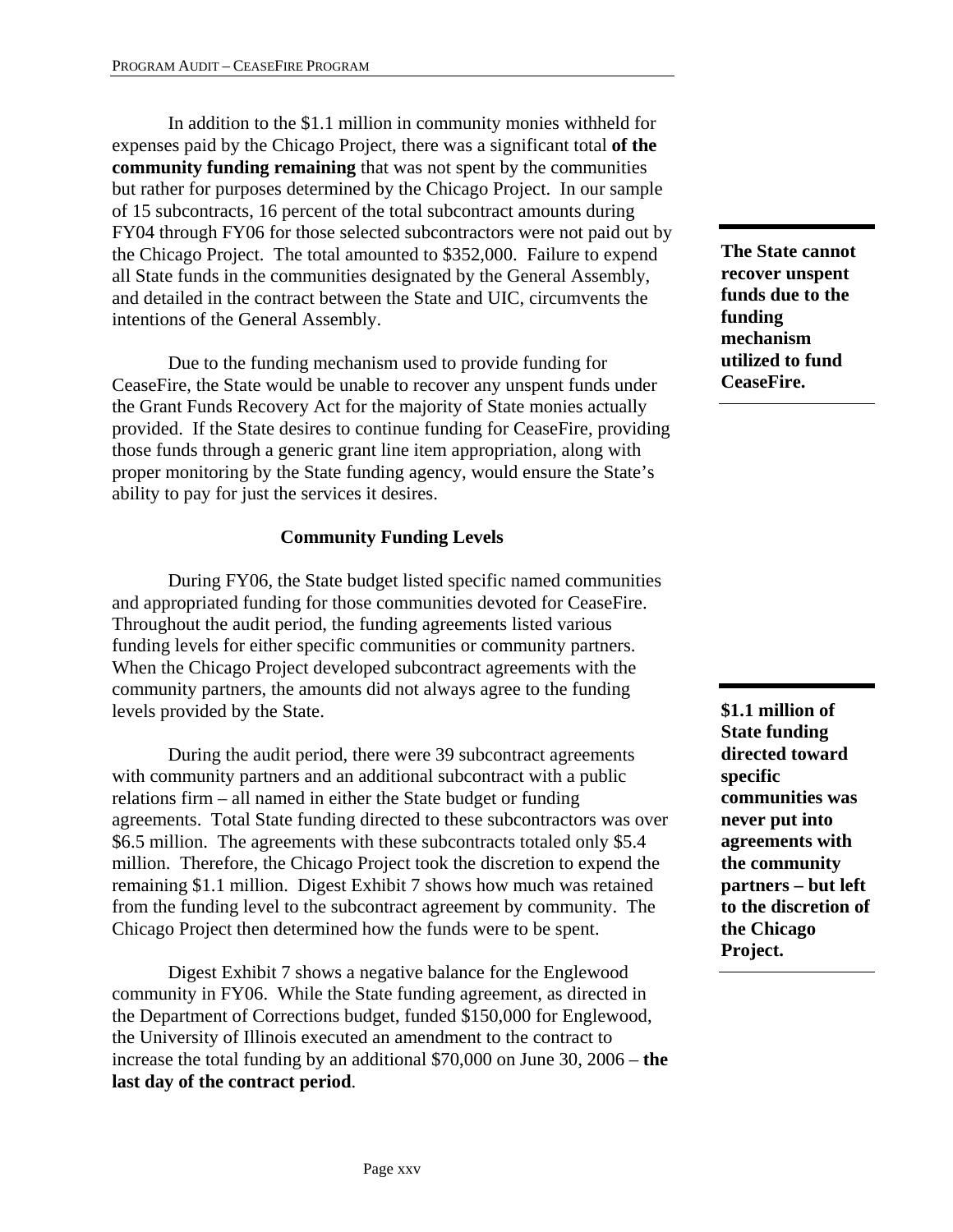| Digest Exhibit 7                                                     |      |                                           |                    |                              |  |
|----------------------------------------------------------------------|------|-------------------------------------------|--------------------|------------------------------|--|
| DIFFERENCES IN FUNDING LEVELS AND SUBCONTRACTOR<br><b>AGREEMENTS</b> |      |                                           |                    |                              |  |
|                                                                      |      | FY04-FY06                                 |                    |                              |  |
|                                                                      |      | Community                                 | Actual             | <b>Amount Not</b>            |  |
| Location                                                             | FY   | <b>Funds Per</b><br><b>State Contract</b> | Contract<br>Amount | Distributed by<br><b>UIC</b> |  |
| <b>Albany Park</b>                                                   | 2006 | \$250,000.00                              | \$200,000.00       | \$<br>50,000.00              |  |
| Auburn                                                               | 2004 | 265,350.00                                | 265,350.00         | 0.00                         |  |
| Auburn                                                               | 2005 | 444,447.00                                | 444,447.00         | 0.00                         |  |
| Aurora                                                               | 2004 | 65,000.00                                 | 28,133.00          | 36,867.00                    |  |
| Aurora                                                               | 2005 | 70,201.00                                 | N/A                | 70,201.00                    |  |
| Aurora                                                               | 2006 | 250,000.00                                | 115,432.69         | 134,567.31                   |  |
| Austin                                                               | 2006 | 250,000.00                                | 200,000.00         | 50,000.00                    |  |
| Belmont-Cragin                                                       | 2004 | 25,000.00                                 | 25,000.00          | 0.00                         |  |
| Belmont-Cragin                                                       | 2005 | 40,000.00                                 | 35,000.00          | 5,000.00                     |  |
| <b>Brighton Park</b>                                                 | 2004 | 25,000.00                                 | 25,000.00          | 0.00                         |  |
|                                                                      | 2005 | 40,000.00                                 |                    | 5,000.00                     |  |
| <b>Brighton Park</b><br><b>Brighton Park</b>                         |      |                                           | 35,000.00          |                              |  |
| E. Garfield Park                                                     | 2006 | 250,000.00                                | 57,750.00          | 192,250.00                   |  |
|                                                                      | 2004 | 35,000.00                                 | 35,000.00          | 0.00                         |  |
| E. Garfield Park                                                     | 2005 | 40,000.00                                 | 35,000.00          | 5,000.00                     |  |
| E. Garfield Park                                                     | 2006 | 250,000.00                                | 130,000.00         | 120,000.00                   |  |
| East. St. Louis                                                      | 2005 | 100,000.00                                | 100,000.00         | 0.00                         |  |
| East. St. Louis                                                      | 2006 | 250,000.00                                | 220,000.00         | 30,000.00                    |  |
| Englewood                                                            | 2006 | 150,000.00                                | 220,000.00         | $-70,000.00$                 |  |
| <b>Grand Blvd</b>                                                    | 2006 | 250,000.00                                | 200,000.00         | 50,000.00                    |  |
| Little Village                                                       | 2006 | 250,000.00                                | 200,000.00         | 50,000.00                    |  |
| Logan Square                                                         | 2004 | 210,000.00                                | 210,000.00         | 0.00                         |  |
| Logan Square                                                         | 2004 | 0.00                                      | 19,814.00          | $-19,814.00$                 |  |
| Logan Square                                                         | 2005 | 180,000.00                                | 158,513.54         | 21,486.46                    |  |
| Logan Square                                                         | 2006 | 250,000.00                                | 210,000.00         | 40,000.00                    |  |
| Maywood                                                              | 2004 | 125,000.00                                | 125,000.00         | 0.00                         |  |
| Maywood                                                              | 2005 | 250,000.00                                | 209,880.00         | 40,120.00                    |  |
| Maywood                                                              | 2006 | 250,000.00                                | 158,239.05         | 91,760.95                    |  |
| North Chicago                                                        | 2006 | 250,000.00                                | 220,000.00         | 30,000.00                    |  |
| Rockford                                                             | 2004 | 95,000.00                                 | 89,575.00          | 5,425.00                     |  |
| Rockford                                                             | 2005 | 120,000.00                                | 120,000.00         | 0.00                         |  |
| Rockford                                                             | 2006 | 250,000.00                                | 220,000.00         | 30,000.00                    |  |
| <b>Rogers Park</b>                                                   | 2004 | 125,000.00                                | 125,000.00         | 0.00                         |  |
| Rogers Park                                                          | 2005 | 161,410.00                                | 116,807.26         | 44,602.74                    |  |
| Rogers Park                                                          | 2006 | 250,000.00                                | 220,000.00         | 30,000.00                    |  |
| Roseland                                                             | 2004 | 25,000.00                                 | 25,000.00          | 0.00                         |  |
| Roseland                                                             | 2005 | 250,000.00                                | 250,000.00         | 0.00                         |  |
| Southwest                                                            | 2004 | 20,000.00                                 | 20,000.00          | 0.00                         |  |
| Southwest                                                            | 2005 | 27,000.00                                 | 25,000.00          | 2,000.00                     |  |
| Woodlawn                                                             | 2006 | 250,000.00                                | 192,220.00         | 57,780.00                    |  |
| Draft, Inc.                                                          | 2004 | 150,620.00                                | 150,620.00         | 0.00                         |  |
| Total<br>\$6,539,028.00<br>\$5,436,781.54<br>\$1,102,246.46          |      |                                           |                    |                              |  |
| Source: OAG developed from Chicago Project documentation.            |      |                                           |                    |                              |  |